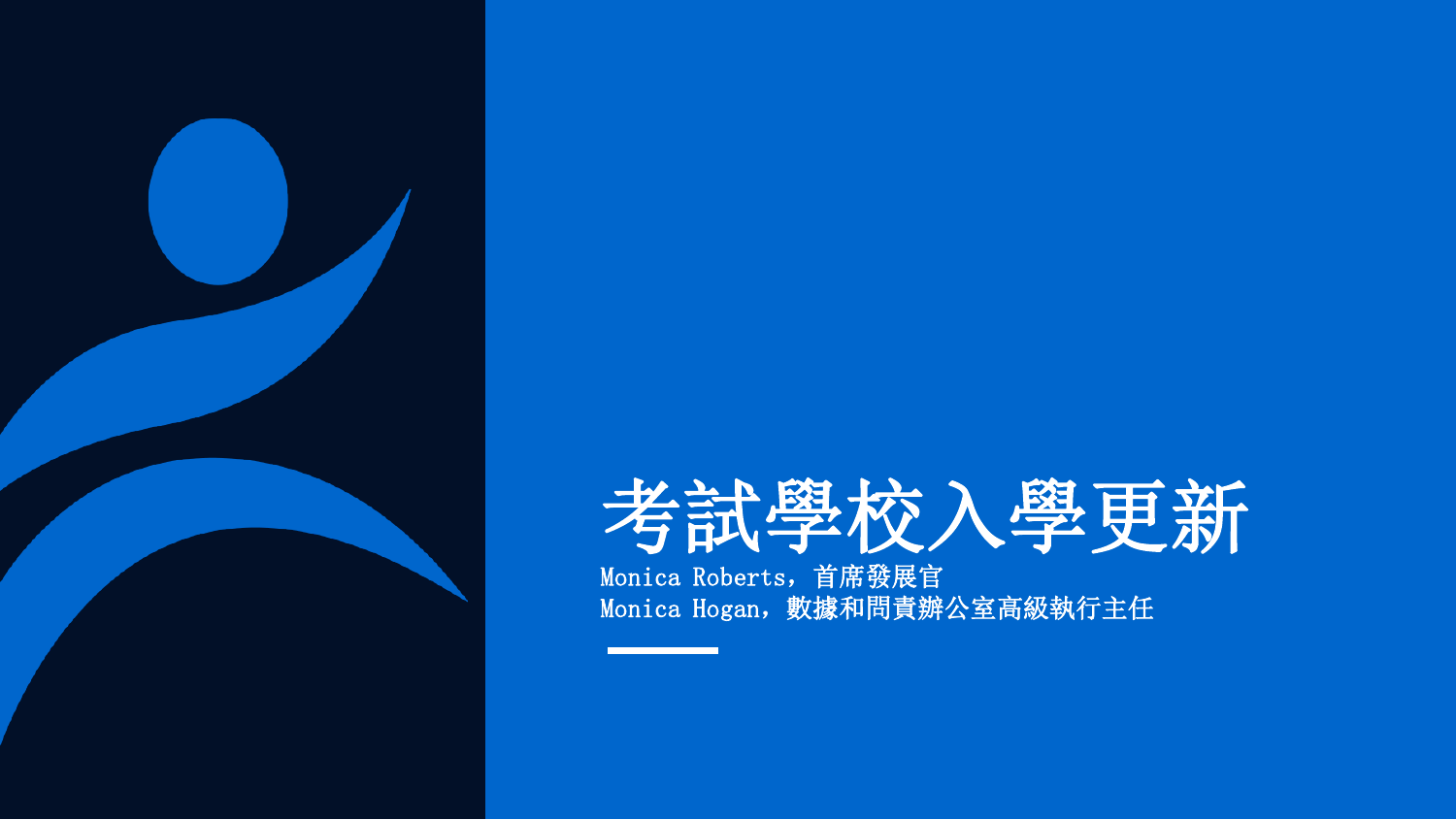# 按照學校類型劃分的歷史申請人名單和邀請

#### 申請人名單

|            | 7年級            |                                 |      |      | 9年級  |                |                 |     |
|------------|----------------|---------------------------------|------|------|------|----------------|-----------------|-----|
|            | <b>SY18-19</b> | SY19-20 SY20-21 SY21-22 SY18-19 |      |      |      | <b>SY19-20</b> | SY20-21 SY21-22 |     |
| 人數         | 2138           | 2043                            | 2833 | 1666 | 1440 | 1238           | 1177            | 760 |
| <b>BPS</b> | 65%            | 65%                             | 75%  | 77%  | 65%  | 65%            | 66%             | 81% |
| 非 BPS      | 35%            | 35%                             | 25%  | 23%  | 35%  | 35%            | 34%             | 19% |

#### 邀請

|            | 7年級     |      |      | 9年級                     |     |     |                                 |     |
|------------|---------|------|------|-------------------------|-----|-----|---------------------------------|-----|
|            | SY18-19 |      |      | SY19-20 SY20-21 SY21-22 |     |     | SY18-19 SY19-20 SY20-21 SY21-22 |     |
| 人數         | 1077    | 1077 | 1025 | 974                     | 453 | 454 | 408                             | 340 |
| <b>BPS</b> | 57%     | 61%  | 67%  | 74%                     | 58% | 59% | 60%                             | 77% |
| 非 BPS      | 43%     | 39%  | 33%  | 26%                     | 42% | 41% | 40%                             | 23% |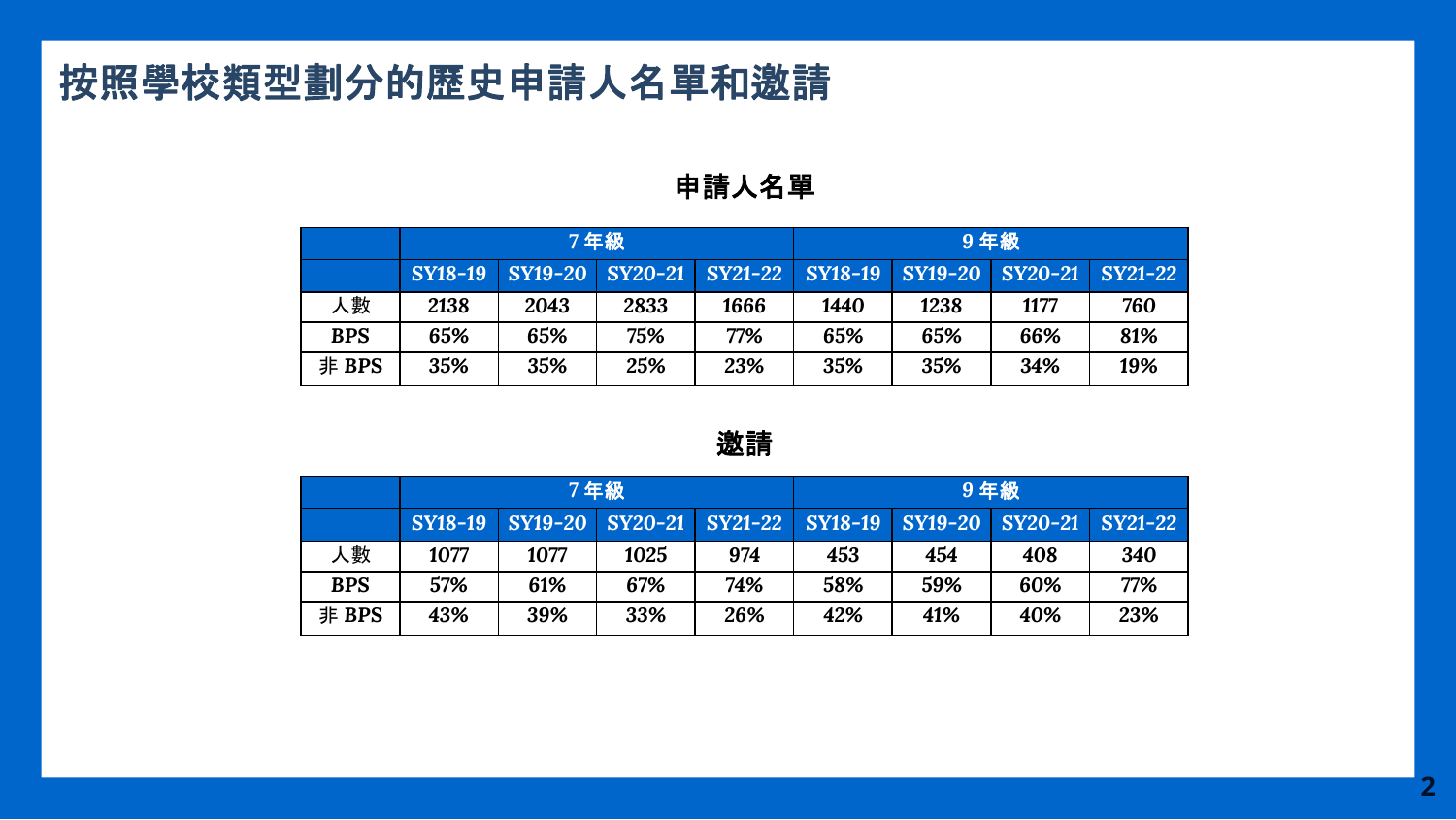#### 考試學校的邀請

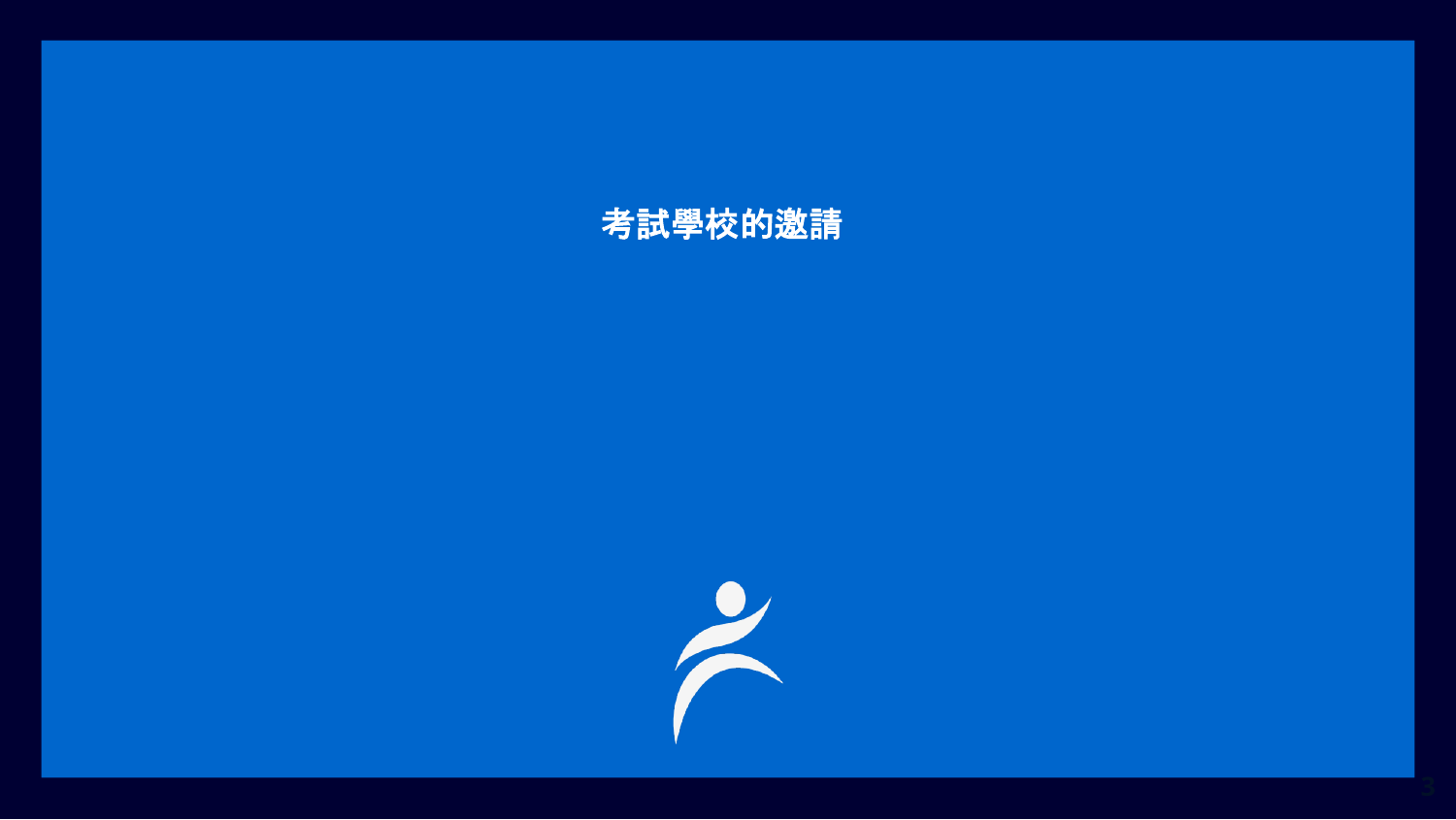# 按照學校和分發學校分類的 *7* 年級邀請

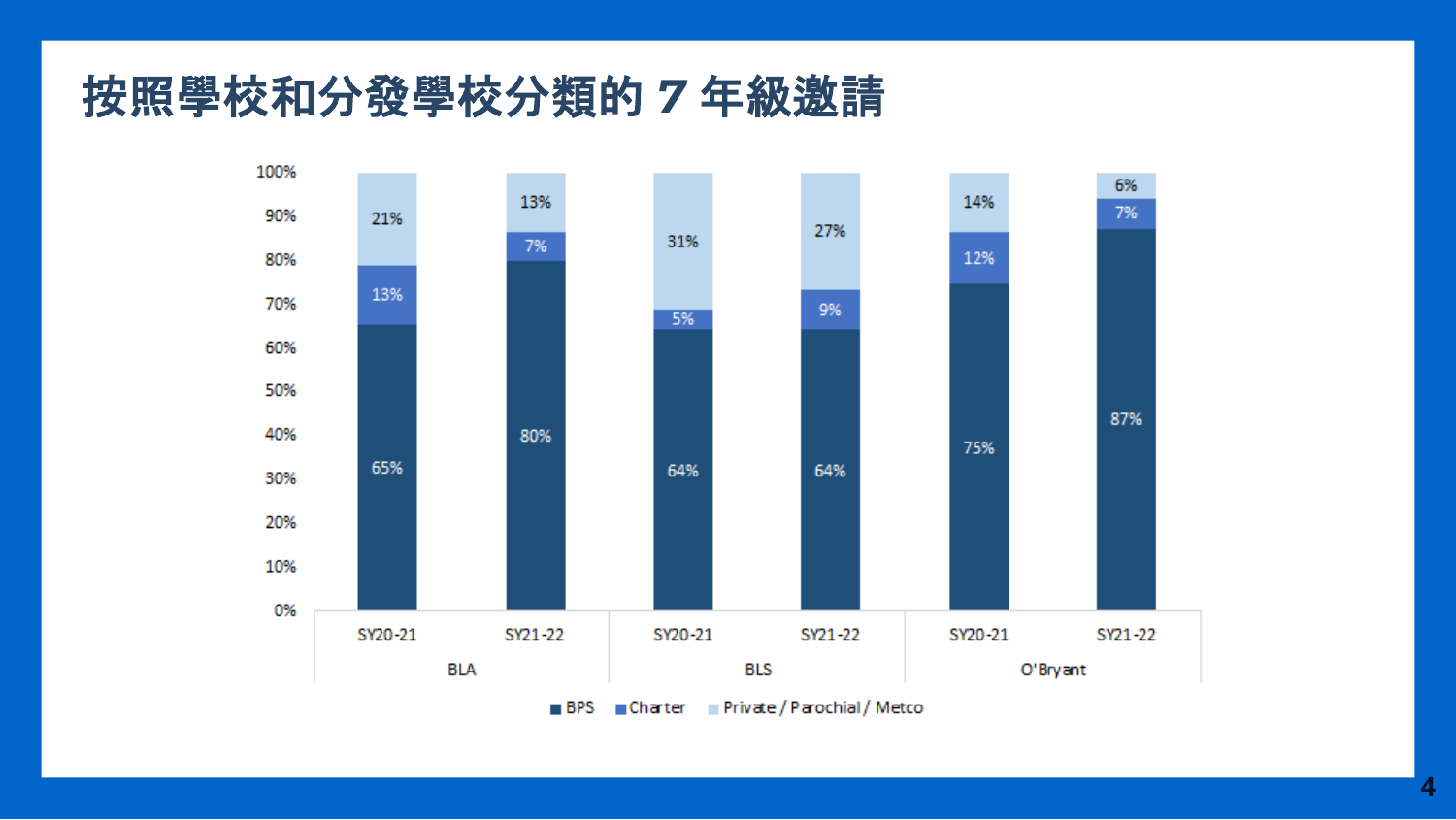# 按照學校和分發學校分類的 *9* 年級邀請

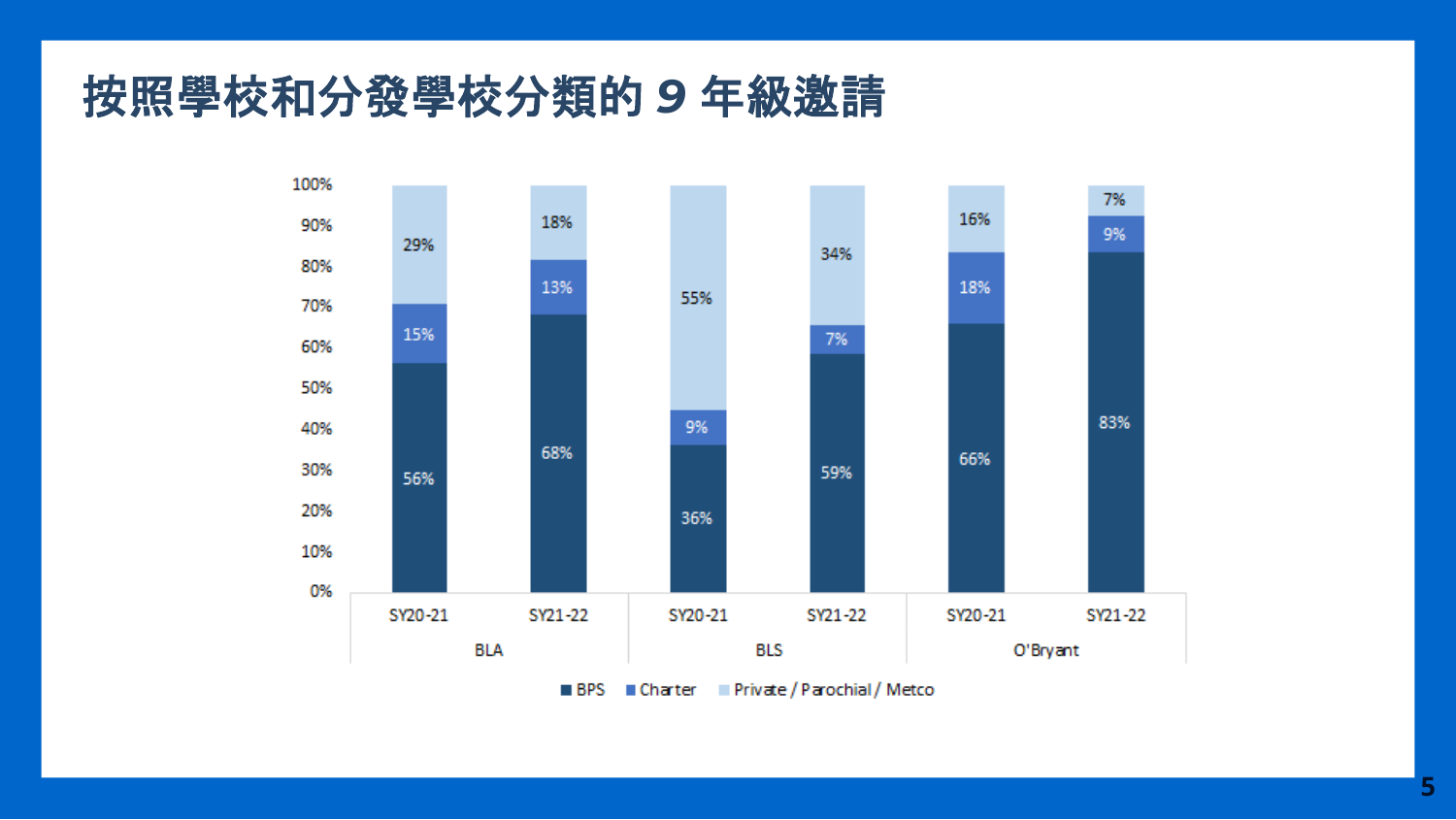# 按照學校和種族分類的 *7* 年級邀請

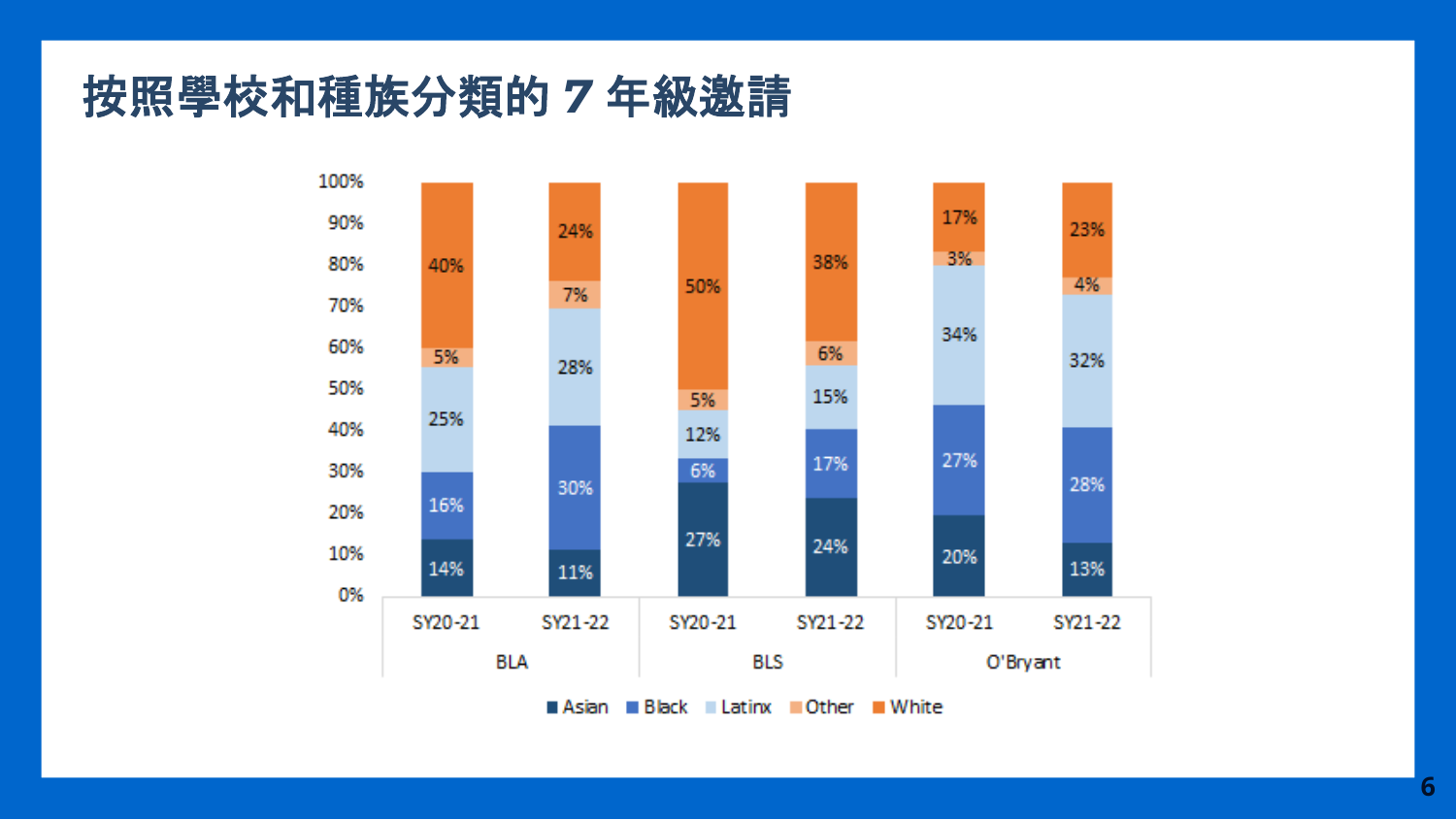# 按照學校和種族分類的 *9* 年級邀請

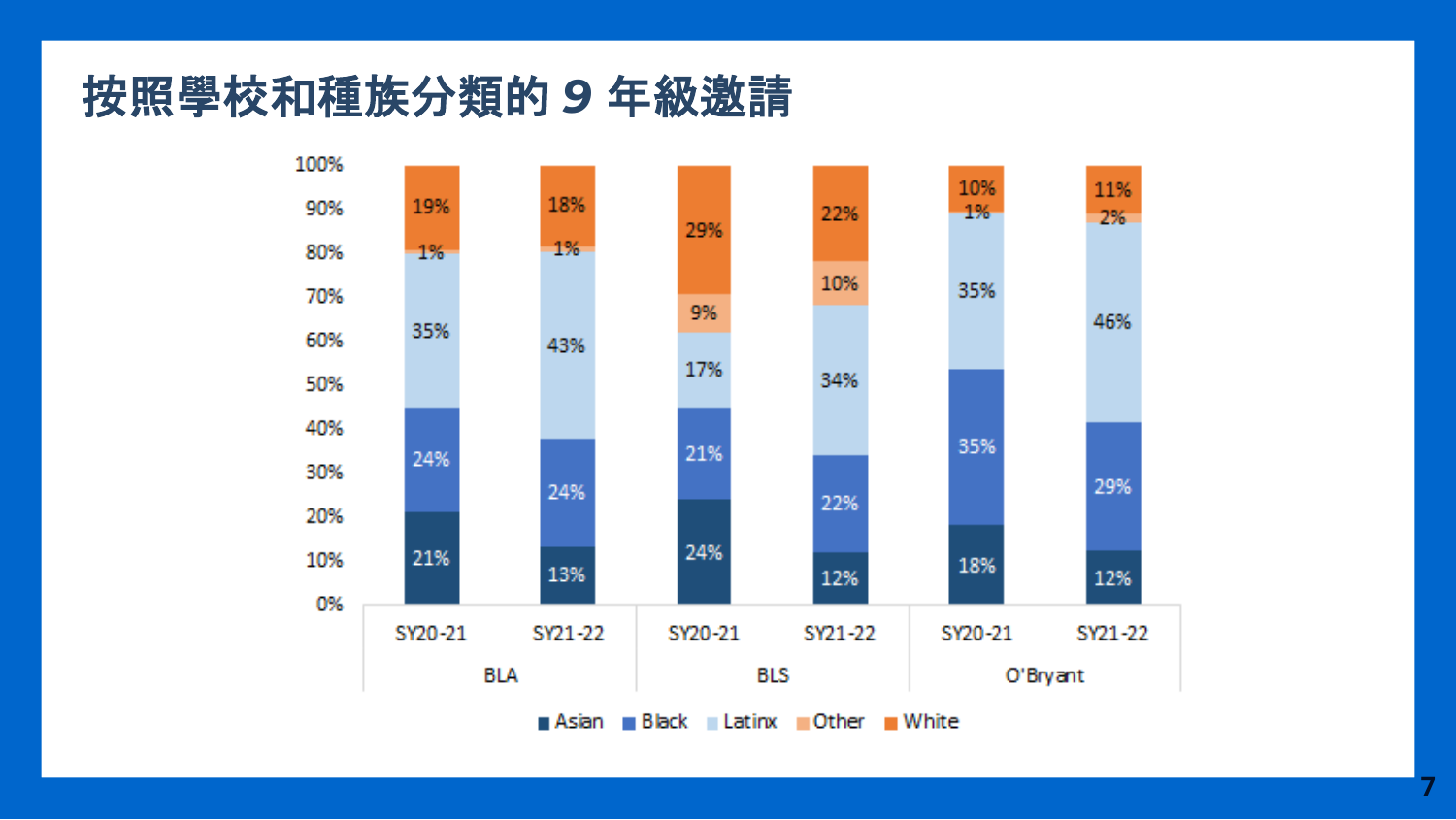#### *20%* 和 *80%* 回合的邀請

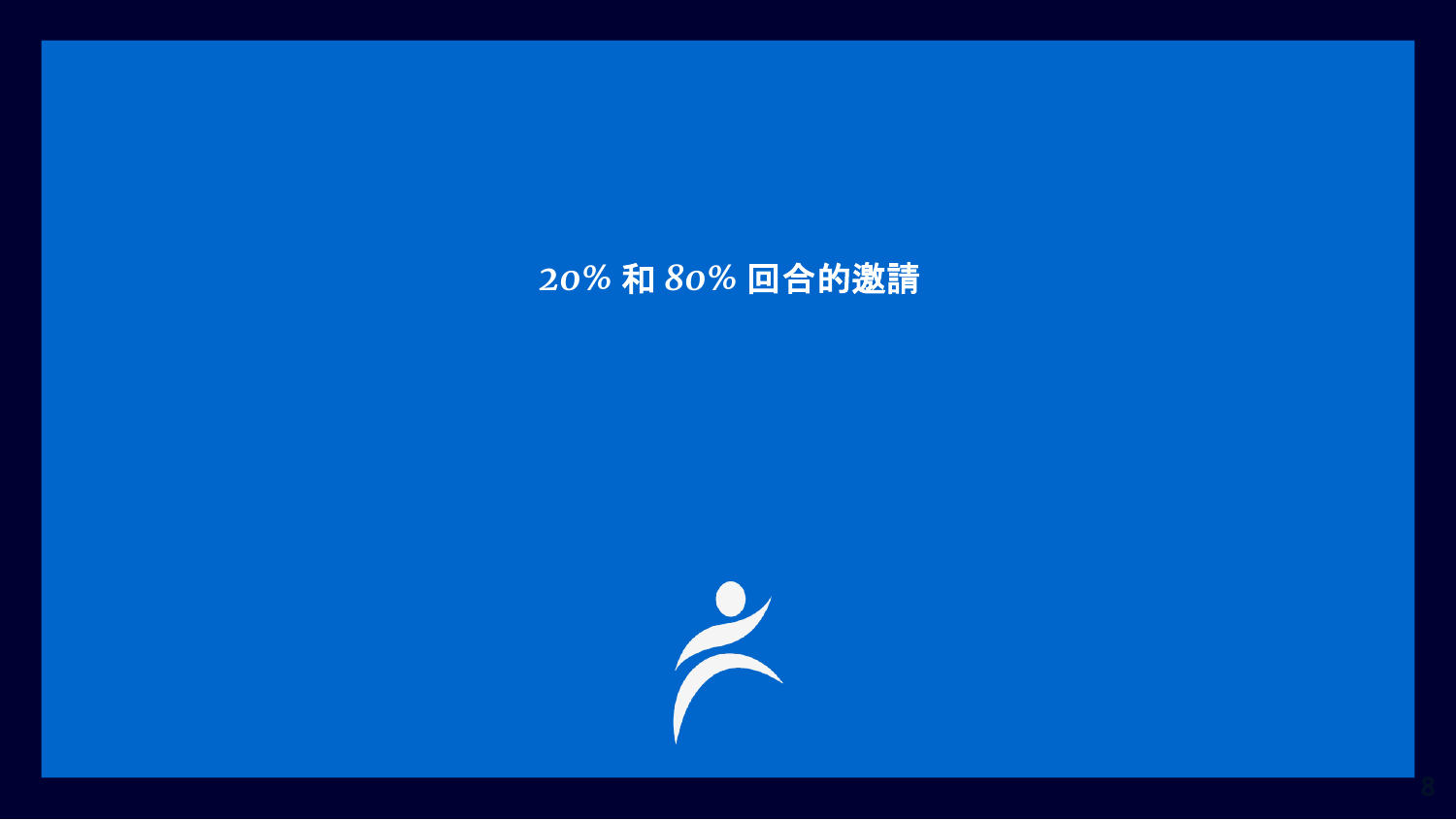### 按照分發學校類型分類在 *20%* 和 *80%* 回合發出的邀請

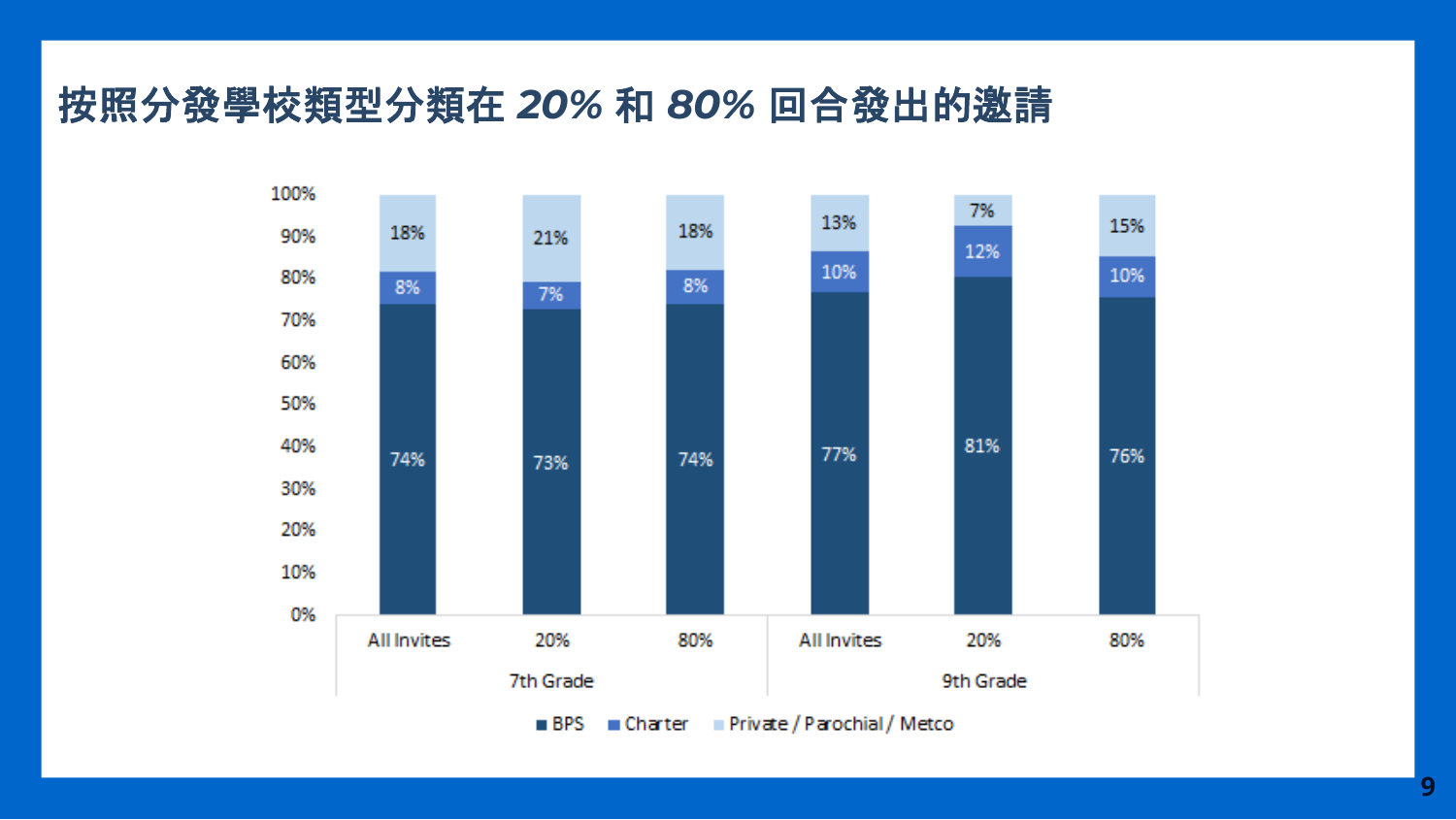# 按照種族分類在 *20%* 和 *80%* 回合發出的邀請

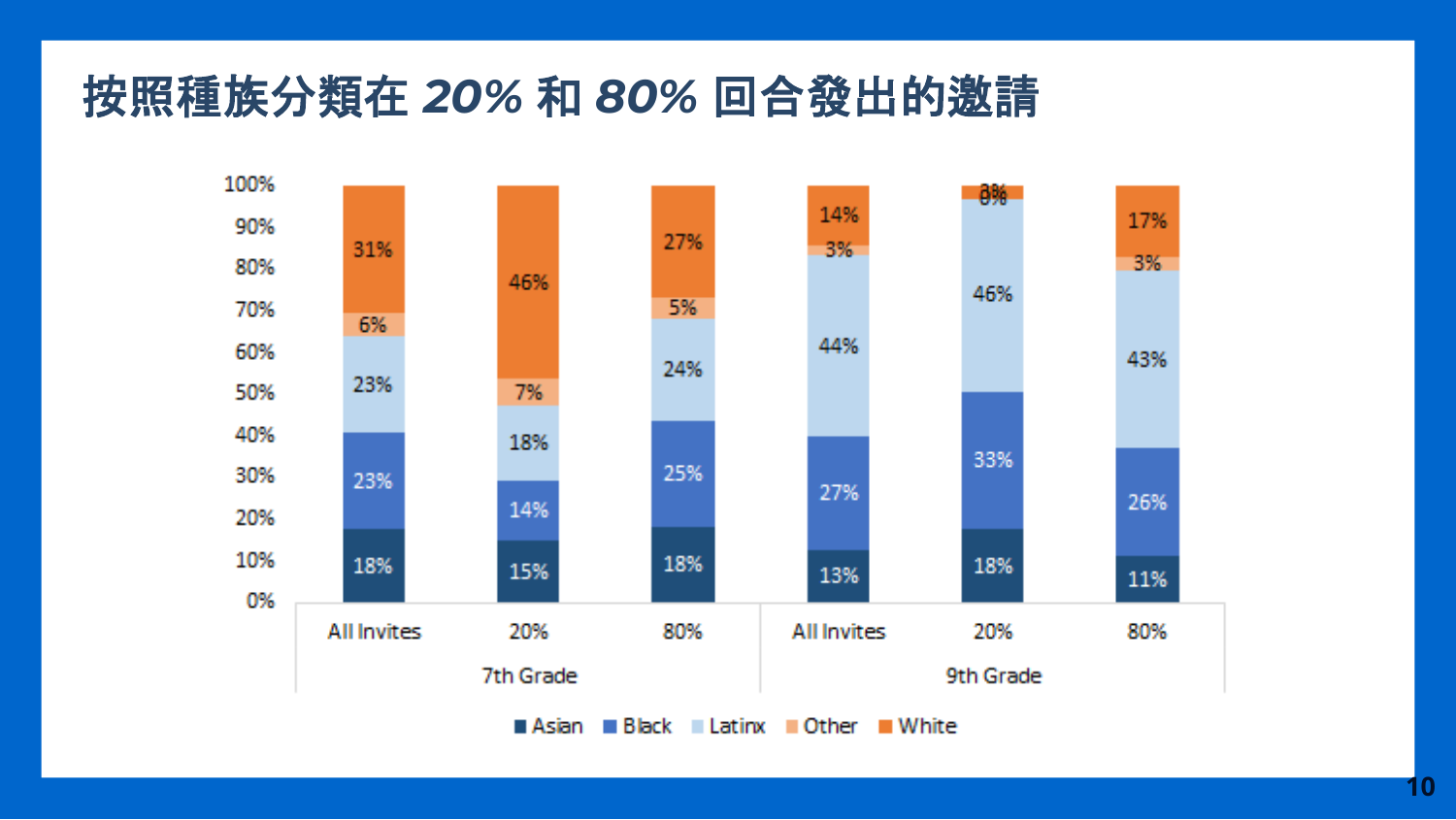### 按照郵遞區號分 類在 *20%*  和 *80%* 回合發出 的 *7* 年級邀請

備註:顯示的郵遞區號代表 在考試學校邀請過程中使用 的郵遞區號。 郵遞區號 專供無家可歸或受 *DCF* 監護的學生使用。

| 鄰里<br>郵遞區號 |                         | 所有邀請                    |      | 20%                     |      | 80%                     |      |
|------------|-------------------------|-------------------------|------|-------------------------|------|-------------------------|------|
|            |                         | 人數                      | 百分率  | 人數                      | 百分率  | 人數                      | 百分率  |
| 2108       | <b>Beacon Hill</b>      | 6                       | 1%   | 3                       | 2%   | 3                       | 0%   |
| 2109       | Downtown                | $\overline{c}$          | 0%   | $\mathbf{1}$            | 1%   | $\mathbf{1}$            | 0%   |
| 2110       | Downtown                | $\overline{\mathbf{1}}$ | 0%   | $\bf{0}$                | 0%   | $\mathbf{1}$            | 0%   |
| 2111       | Chinatown               | $\overline{7}$          | 1%   | 1                       | 1%   | 6                       | 1%   |
| 2113       | North End               | $\overline{c}$          | 0%   | $\bf{0}$                | 0%   | $\overline{2}$          | 0%   |
| 2114       | Beacon Hill / West End  | 7                       | 1%   | $\overline{c}$          | 1%   | $\overline{5}$          | 1%   |
| 2115       | Longwood/Fenway         | 10                      | 1%   | $\bf{0}$                | 0%   | 10                      | 1%   |
| 2116       | Back Bay                | 13                      | 1%   | 3                       | 2%   | 10                      | 1%   |
| 2118       | South End               | $\overline{27}$         | 3%   | $\overline{\mathbf{3}}$ | 2%   | $\overline{24}$         | 3%   |
| 2119       | Roxbury                 | 50                      | 5%   | $\overline{5}$          | 3%   | 45                      | 6%   |
| 2120       | Roxbury                 | 11                      | 1%   | $\bf{0}$                | 0%   | 11                      | 1%   |
| 2121       | Dorchester              | 67                      | 7%   | 7                       | 4%   | 60                      | 8%   |
| 2122       | <b>Dorchester</b>       | 48                      | 5%   | 14                      | 7%   | 34                      | 4%   |
| 2124       | Dorchester              | 109                     | 11%  | 17                      | 9%   | 92                      | 12%  |
| 2125       | <b>Dorchester</b>       | 59                      | 6%   | 13                      | 7%   | 46                      | 6%   |
| 2126       | Mattapan                | 51                      | 5%   | 8                       | 4%   | 43                      | 6%   |
| 2127       | <b>South Boston</b>     | $\overline{35}$         | 4%   | 4                       | 2%   | $\overline{31}$         | 4%   |
| 2128       | <b>East Boston</b>      | 75                      | 8%   | 9                       | 5%   | 66                      | 8%   |
| 2129       | Charlestown             | 35                      | 4%   | 13                      | 7%   | 22                      | 3%   |
| 2130       | Jamaica Plain           | $\overline{54}$         | 6%   | $\overline{16}$         | 8%   | $\overline{38}$         | 5%   |
| 2131       | Roslindale              | 67                      | 7%   | 19                      | 10%  | 48                      | 6%   |
| 2132       | West Roxbury            | 69                      | 7%   | 33                      | 17%  | 36                      | 5%   |
| 2134       | <b>Allston</b>          | 11                      | 1%   | $\overline{2}$          | 1%   | 9                       | 1%   |
| 2135       | <b>Brighton</b>         | 29                      | 3%   | $\mathbf{1}$            | 1%   | 28                      | 4%   |
| 2136       | Hyde Park               | 67                      | 7%   | $\overline{9}$          | 5%   | $\overline{58}$         | 7%   |
| 2163       | <b>Allston</b>          | $\mathbf{1}$            | 0%   | $\bf{0}$                | 0%   | $\mathbf{1}$            | 0%   |
| 2199       | <b>Back Bay</b>         | 0                       | 0%   | 0                       | 0%   | 0                       | 0%   |
| 2210       | South Boston Waterfront | $\overline{2}$          | 0%   | $\overline{\mathbf{1}}$ | 1%   | $\overline{\mathbf{1}}$ | 0%   |
| 2215       | Fenway/Kenmore          | $\overline{c}$          | 0%   | $\bf{0}$                | 0%   | $\overline{c}$          | 0%   |
| 2467       | <b>Chestnut Hill</b>    | $\overline{\mathbf{4}}$ | 0%   | $\overline{c}$          | 1%   | $\overline{c}$          | 0%   |
| 9999       | Homeless/DCF            | $\overline{53}$         | 5%   | 9                       | 5%   | 44                      | 6%   |
| 總計         |                         | 974                     | 100% | 195                     | 100% | 779                     | 100% |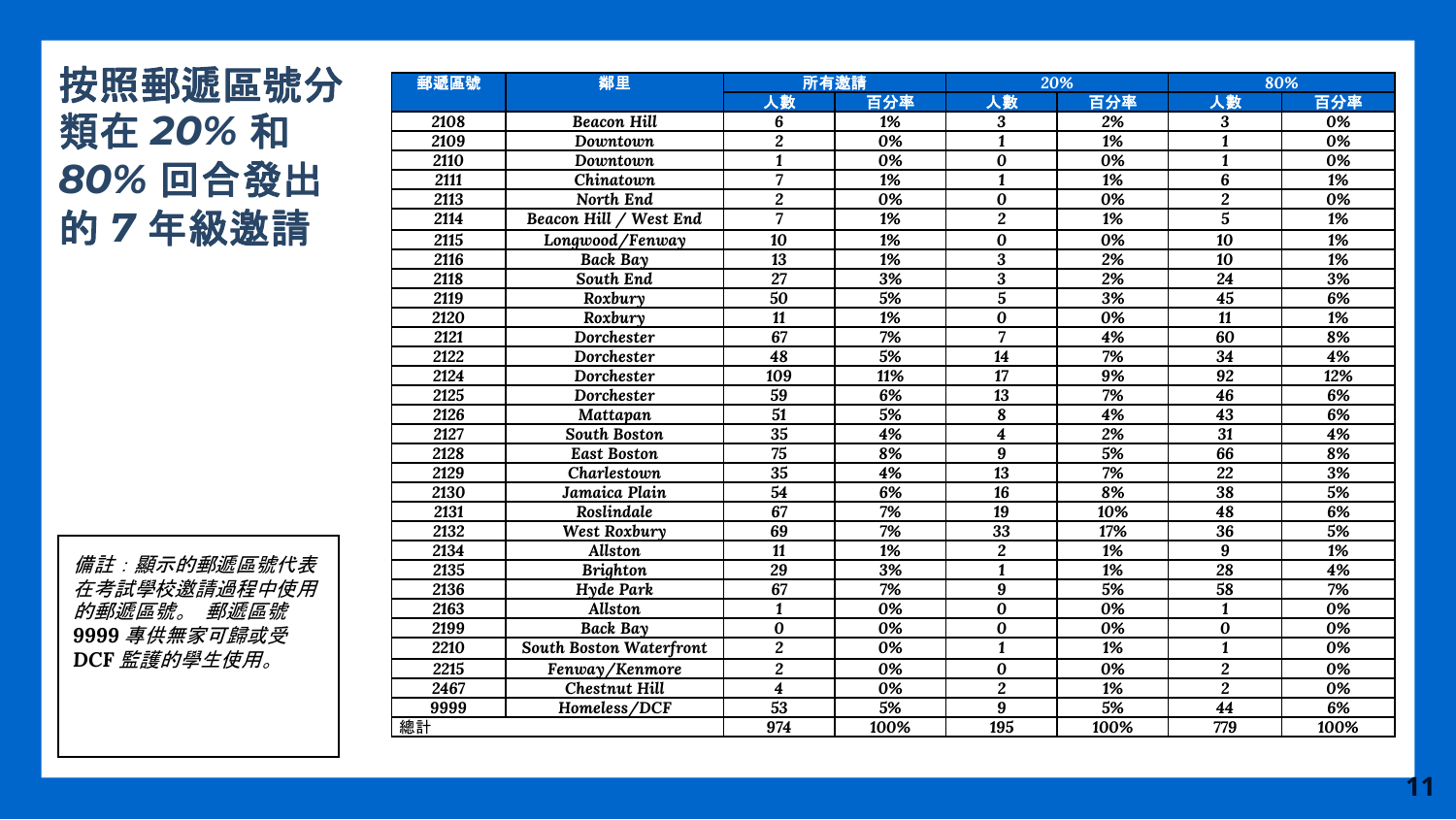### 按照郵遞區號分 類在 *20%*  和 *80%* 回合發出 的 *9* 年級邀請

備註:顯示的郵遞區號代表 在考試學校邀請過程中使用 的郵遞區號。 郵遞區號 專供無家可歸或受 *DCF* 監護的學生使用。

| 郵遞區號 | 鄰里                      | 所有邀請                    |      | 20%<br>80%              |      |                         |      |
|------|-------------------------|-------------------------|------|-------------------------|------|-------------------------|------|
|      |                         | 人數                      | 百分率  | 人數                      | 百分率  | 人數                      | 百分率  |
| 2108 | <b>Beacon Hill</b>      | 1                       | 0%   | $\bf{0}$                | 0%   | 1                       | 0%   |
| 2109 | Downtown                | $\mathbf{1}$            | 0%   | $\bf{0}$                | 0%   | $\mathbf{1}$            | 0%   |
| 2110 | Downtown                | $\mathbf{1}$            | 0%   | $\bf{0}$                | 0%   | $\mathbf{1}$            | 0%   |
| 2111 | Chinatown               | $\overline{c}$          | 1%   | $\bf{0}$                | 0%   | $\overline{2}$          | 1%   |
| 2113 | North End               | $\mathbf{1}$            | 0%   | $\bf{0}$                | 0%   | $\mathbf{1}$            | 0%   |
| 2114 | Beacon Hill / West End  | $\overline{2}$          | 1%   | $\bf{0}$                | 0%   | $\overline{2}$          | 1%   |
| 2115 | Longwood/Fenway         | $\overline{5}$          | 1%   | $\mathbf{1}$            | 1%   | $\overline{\mathbf{4}}$ | 1%   |
| 2116 | <b>Back Bay</b>         | $\overline{\mathbf{4}}$ | 1%   | $\overline{c}$          | 3%   | $\overline{2}$          | 1%   |
| 2118 | South End               | 11                      | 3%   | 3                       | 4%   | 8                       | 3%   |
| 2119 | Roxbury                 | 20                      | 6%   | $\overline{5}$          | 7%   | $\overline{15}$         | 5%   |
| 2120 | Roxbury                 | $\overline{\mathbf{4}}$ | 1%   | $\bf{0}$                | 0%   | $\overline{\mathbf{4}}$ | 1%   |
| 2121 | Dorchester              | 23                      | 7%   | $\overline{2}$          | 3%   | 21                      | 8%   |
| 2122 | Dorchester              | 20                      | 6%   | 8                       | 12%  | 12                      | 4%   |
| 2124 | Dorchester              | 42                      | 12%  | 10                      | 15%  | 32                      | 12%  |
| 2125 | Dorchester              | 20                      | 6%   | $\overline{\mathbf{4}}$ | 6%   | 16                      | 6%   |
| 2126 | Mattapan                | 27                      | 8%   | 11                      | 16%  | 16                      | 6%   |
| 2127 | <b>South Boston</b>     | $\overline{12}$         | 4%   | $\mathbf{1}$            | 1%   | $\overline{11}$         | 4%   |
| 2128 | <b>East Boston</b>      | 28                      | 8%   | 5                       | 7%   | 23                      | 8%   |
| 2129 | Charlestown             | 9                       | 3%   | $\mathbf{1}$            | 1%   | 8                       | 3%   |
| 2130 | Jamaica Plain           | 17                      | 5%   | $\overline{\mathbf{4}}$ | 6%   | 13                      | 5%   |
| 2131 | Roslindale              | 18                      | 5%   | $\overline{2}$          | 3%   | 16                      | 6%   |
| 2132 | West Roxbury            | 12                      | 4%   | $\bf{0}$                | 0%   | 12                      | 4%   |
| 2134 | Allston                 | $\overline{\mathbf{4}}$ | 1%   | $\mathbf{1}$            | 1%   | 3                       | 1%   |
| 2135 | <b>Brighton</b>         | 10                      | 3%   | $\mathbf{1}$            | 1%   | 9                       | 3%   |
| 2136 | Hyde Park               | 24                      | 7%   | $\overline{\mathbf{4}}$ | 6%   | 20                      | 7%   |
| 2163 | Allston                 | $\bf{0}$                | 0%   | $\bf{0}$                | 0%   | $\bf{0}$                | 0%   |
| 2199 | <b>Back Bay</b>         | 0                       | 0%   | $\bf{0}$                | 0%   | 0                       | 0%   |
| 2210 | South Boston Waterfront | $\mathbf{1}$            | 0%   | $\bf{0}$                | 0%   | $\mathbf{1}$            | 0%   |
| 2215 | Fenway/Kenmore          | $\mathbf{1}$            | 0%   | $\bf{0}$                | 0%   | $\mathbf{1}$            | 0%   |
| 2467 | <b>Chestnut Hill</b>    | $\overline{0}$          | 0%   | $\bf{0}$                | 0%   | $\bf{0}$                | 0%   |
| 9999 | Homeless/DCF            | 20                      | 6%   | $\overline{c}$          | 3%   | 18                      | 7%   |
| 總計   |                         | 340                     | 100% | 67                      | 100% | 273                     | 100% |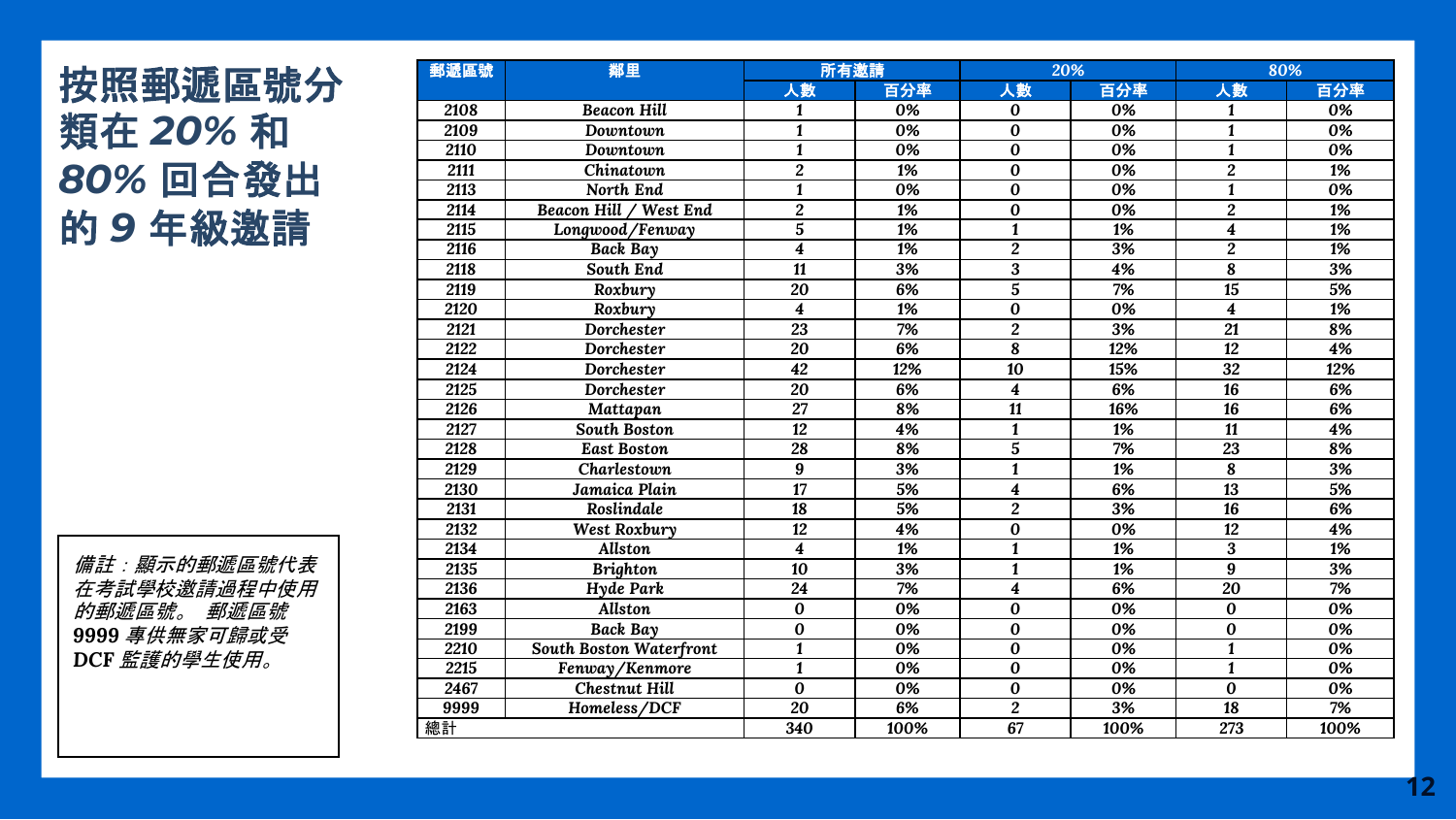### 按照郵遞區號分類的邀請

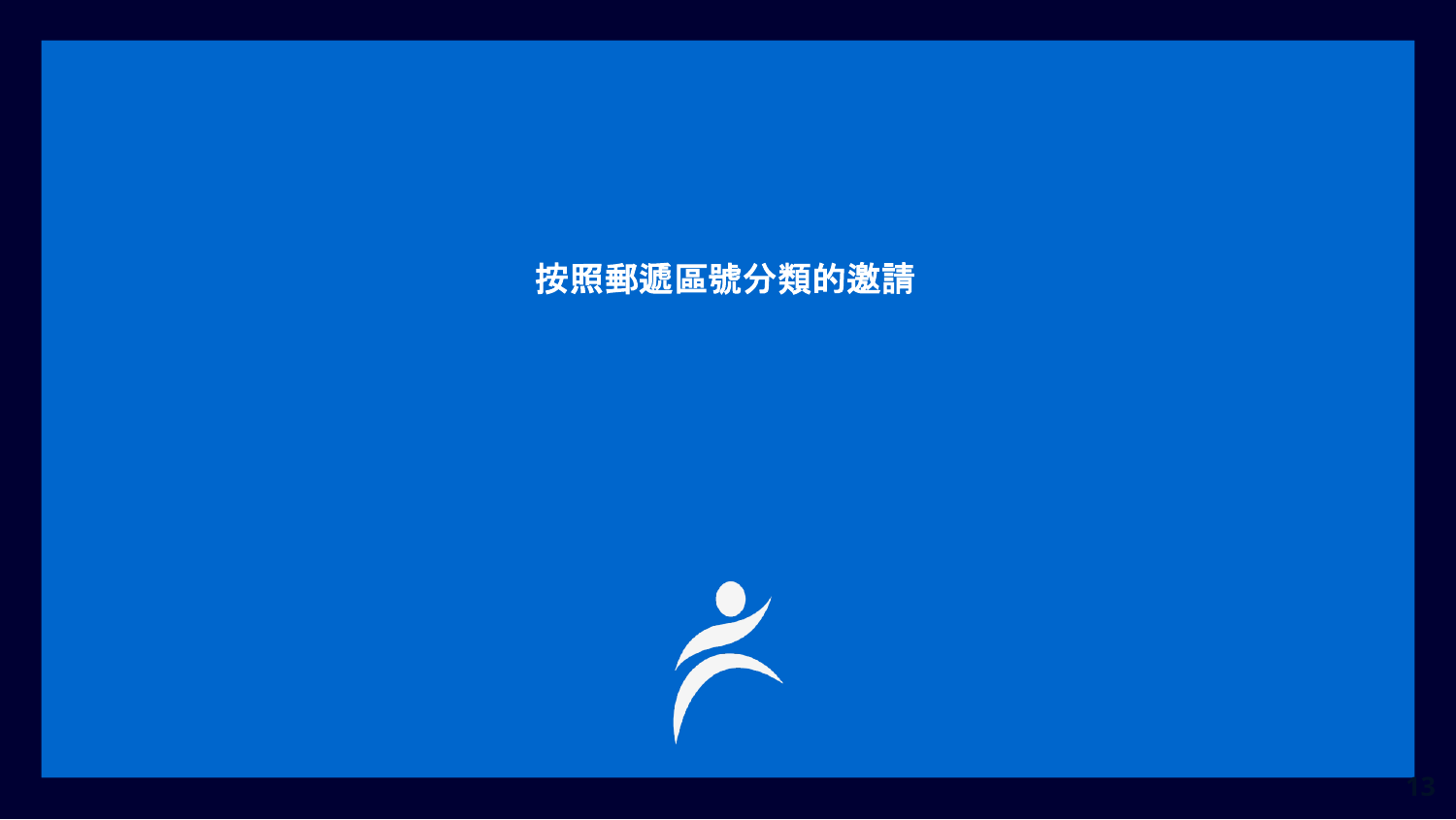#### 按照郵遞區號分類 在 *SY20-21* 和 *SY21 -22* 發出的 *7*  年級邀請

備註:顯示的郵遞區號代表在考試學 校邀請過程中使用的郵遞區號。 郵 遞區號 *9999* 專供無家可歸或受 *DCF*  監護的學生使用。*SY20 -21* 未採用此 郵遞區號。在波士頓以外的無家可歸 *學生不包括在* SY20-21 *數字中。* 

| 郵遞區              |                                | 中等收入家庭 (有18          | SY20-21         |                  | <b>SY21-22</b>          |      |  |
|------------------|--------------------------------|----------------------|-----------------|------------------|-------------------------|------|--|
| 號                | 鄰里                             | 歲以下孩童)               | 人數              | 百分率              | 人數                      | 百分率  |  |
| 2108             | <b>Beacon Hill</b>             | \$245,781            | 1               | 0%               | 6                       | 1%   |  |
| 2109<br>Downtown |                                | \$226,518            | $\overline{7}$  | 1%               | $\overline{c}$          | 0%   |  |
| 2110             | Downtown                       | \$191.099            | 7               | 1%               | $\mathbf{1}$            | 0%   |  |
| 2111             | Chinatown                      | \$38,846             | 24              | 2%               | $\overline{7}$          | 1%   |  |
| 2113             | North End                      | \$167,566            | $\overline{7}$  | 1%               | $\overline{2}$          | 0%   |  |
| 2114             | Beacon Hill / West End         | \$191,131            | 19              | 2%               | $\overline{7}$          | 1%   |  |
| 2115             | Longwood/Fenway                | \$26,958             | 14              | 1%               | 10                      | 1%   |  |
| 2116             | <b>Back Bay</b>                | \$206.054            | 27              | 3%               | 13                      | 1%   |  |
| 2118             | South End                      | \$51,000             | $\overline{36}$ | 4%               | 27                      | 3%   |  |
| 2119             | Roxbury                        | \$29,568             | 27              | 3%               | 50                      | 5%   |  |
| 2120             | Roxbury                        | \$34,981             | 16              | 2%               | 11                      | 1%   |  |
| 2121             | Dorchester                     | \$28,964             | $\overline{27}$ | $\overline{3\%}$ | 67                      | 7%   |  |
| 2122             | Dorchester                     | \$51,354             | 62              | 6%               | 48                      | 5%   |  |
| 2124             | Dorchester                     | \$45,906             | 84              | 8%               | 109                     | 11%  |  |
| 2125             | Dorchester                     | \$53,828             | 47              | 5%               | 59                      | 6%   |  |
| 2126             | Mattapan                       | $\overline{$}50,011$ | 20              | 2%               | 51                      | 5%   |  |
| 2127             | <b>South Boston</b>            | \$61,524             | 34              | 3%               | 35                      | 4%   |  |
| 2128             | <b>East Boston</b>             | \$40,313             | $\overline{57}$ | 6%               | $\overline{75}$         | 8%   |  |
| 2129             | Charlestown                    | \$150,000            | $\overline{56}$ | 5%               | 35                      | 4%   |  |
| 2130             | Jamaica Plain                  | \$105,750            | 77              | 8%               | $\overline{54}$         | 6%   |  |
| 2131             | Roslindale                     | \$84,670             | 94              | 9%               | 67                      | 7%   |  |
| 2132             | West Roxbury                   | \$138,800            | 133             | 13%              | 69                      | 7%   |  |
| 2134             | Allston                        | \$62,132             | 17              | 2%               | 11                      | 1%   |  |
| 2135             | <b>Brighton</b>                | \$98,013             | 52              | 5%               | 29                      | 3%   |  |
| 2136             | Hyde Park                      | \$58,453             | 67              | 7%               | 67                      | 7%   |  |
| 2163             | <b>Allston</b>                 | \$63,333             | $\bf{0}$        | 0%               | $\mathbf{1}$            | 0%   |  |
| 2199             | <b>Back Bay</b>                | \$91,125             | $\bf{0}$        | 0%               | $\bf{0}$                | 0%   |  |
| 2210             | <b>South Boston Waterfront</b> | \$213,068            | $\overline{c}$  | 0%               | $\overline{2}$          | 0%   |  |
| 2215             | Fenway/Kenmore                 | \$78,487             | 8               | 1%               | $\overline{2}$          | 0%   |  |
| 2467             | <b>Chestnut Hill</b>           | \$195,539            | 3               | 0%               | $\overline{\mathbf{4}}$ | 0%   |  |
| 9999             | Homeless/DCF                   | **                   | SY20-21 未採用     |                  | 53                      | 5%   |  |
|                  | 總計                             |                      | 1025            | 100%             | 974                     | 100% |  |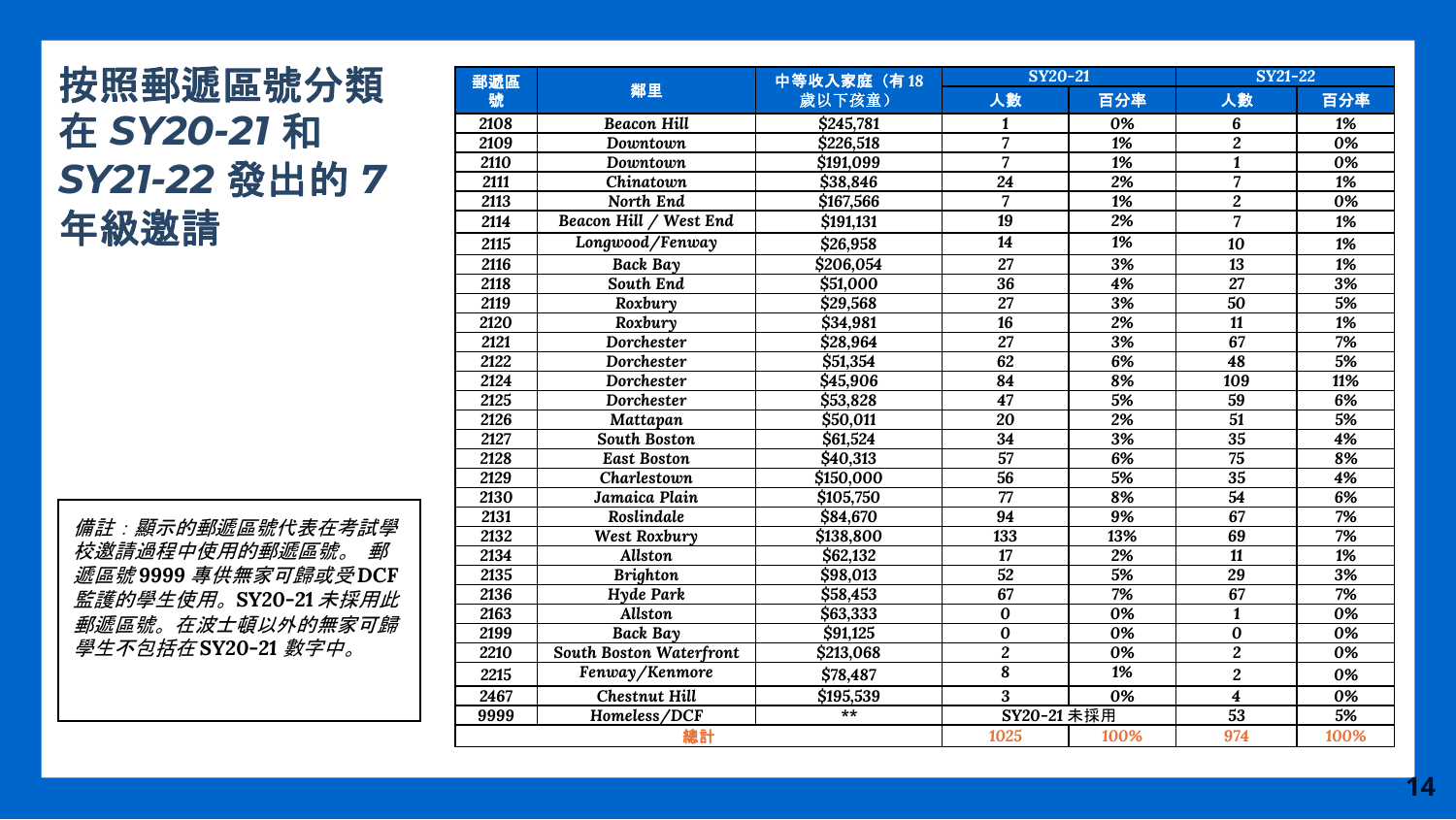#### 按照郵遞區號分類 在 *SY20-21* 和 *SY21 -22* 發出的 *9*  年級邀請

備註:顯示的郵遞區號代表在考試學 校邀請過程中使用的郵遞區號。 郵 遞區號 *9999* 專供無家可歸或受 *DCF*  監護的學生使用。*SY20 -21* 未採用此 郵遞區號。在波士頓以外的無家可歸 *學生不包括在* SY20-21 *數字中。* 

|      |                         | 中等收入家庭 (有18 歲以 |                 | SY20-21 | <b>SY21-22</b>          |                  |  |
|------|-------------------------|----------------|-----------------|---------|-------------------------|------------------|--|
| 郵遞區號 | 鄰里                      | 下孩童)           | 人數              | 百分率     | 人數                      | 百分率              |  |
| 2108 | <b>Beacon Hill</b>      | \$245,781      | 0               | 0%      | 1                       | 0%               |  |
| 2109 | Downtown                | \$226,518      | $\mathbf{1}$    | 0%      | $\mathbf{1}$            | 0%               |  |
| 2110 | Downtown                | \$191,099      | $\bf{0}$        | 0%      | $\mathbf{1}$            | 0%               |  |
| 2111 | Chinatown               | \$38,846       | 9               | 2%      | $\overline{2}$          | 1%               |  |
| 2113 | North End               | \$167,566      | $\overline{2}$  | 0%      | $\mathbf{1}$            | 0%               |  |
| 2114 | Beacon Hill / West End  | \$191,131      | 3               | 1%      | $\overline{c}$          | 1%               |  |
| 2115 | Longwood/Fenway         | \$26,958       | 11              | 3%      | 5                       | 1%               |  |
| 2116 | <b>Back Bay</b>         | \$206,054      | 8               | 2%      | $\overline{\mathbf{4}}$ | 1%               |  |
| 2118 | South End               | \$51,000       | $\overline{11}$ | 3%      | $\overline{11}$         | 3%               |  |
| 2119 | Roxbury                 | \$29,568       | 25              | 6%      | 20                      | 6%               |  |
| 2120 | Roxbury                 | \$34,981       | $\overline{13}$ | 3%      | $\overline{\mathbf{4}}$ | 1%               |  |
| 2121 | Dorchester              | \$28,964       | 22              | 5%      | $\overline{23}$         | 7%               |  |
| 2122 | Dorchester              | \$51,354       | 32              | 8%      | 20                      | 6%               |  |
| 2124 | Dorchester              | \$45,906       | 43              | 11%     | $\overline{42}$         | 12%              |  |
| 2125 | Dorchester              | \$53,828       | 32              | 8%      | 20                      | 6%               |  |
| 2126 | Mattapan                | \$50,011       | 17              | 4%      | 27                      | 8%               |  |
| 2127 | <b>South Boston</b>     | \$61,524       | 11              | 3%      | 12                      | 4%               |  |
| 2128 | <b>East Boston</b>      | \$40,313       | 21              | 5%      | 28                      | 8%               |  |
| 2129 | Charlestown             | \$150,000      | 14              | 3%      | 9                       | 3%               |  |
| 2130 | Jamaica Plain           | \$105,750      | 20              | 5%      | 17                      | 5%               |  |
| 2131 | Roslindale              | \$84,670       | $\overline{25}$ | 6%      | 18                      | 5%               |  |
| 2132 | <b>West Roxbury</b>     | \$138,800      | $\overline{22}$ | 5%      | 12                      | 4%               |  |
| 2134 | Allston                 | \$62,132       | 10              | 2%      | $\overline{\mathbf{4}}$ | 1%               |  |
| 2135 | <b>Brighton</b>         | \$98,013       | $\overline{17}$ | 4%      | 10                      | $\overline{3\%}$ |  |
| 2136 | Hyde Park               | \$58,453       | 35              | 9%      | 24                      | 7%               |  |
| 2163 | <b>Allston</b>          | \$63,333       | $\bf{0}$        | 0%      | $\bf{0}$                | 0%               |  |
| 2199 | <b>Back Bay</b>         | \$91.125       | 0               | 0%      | $\bf{0}$                | 0%               |  |
| 2210 | South Boston Waterfront | \$213,068      | $\bf{0}$        | 0%      | $\mathbf{1}$            | 0%               |  |
| 2215 | Fenway/Kenmore          | \$78,487       | $\mathbf{1}$    | 0%      | $\mathbf{1}$            | 0%               |  |
| 2467 | <b>Chestnut Hill</b>    | \$195,539      | 1               | 0%      | $\overline{0}$          | 0%               |  |
| 9999 | Homeless/DCF            | $**$           | SY20-21 未採用     |         | 20                      | 6%               |  |
| 總計   |                         | 406            | 100%            | 340     | 100%                    |                  |  |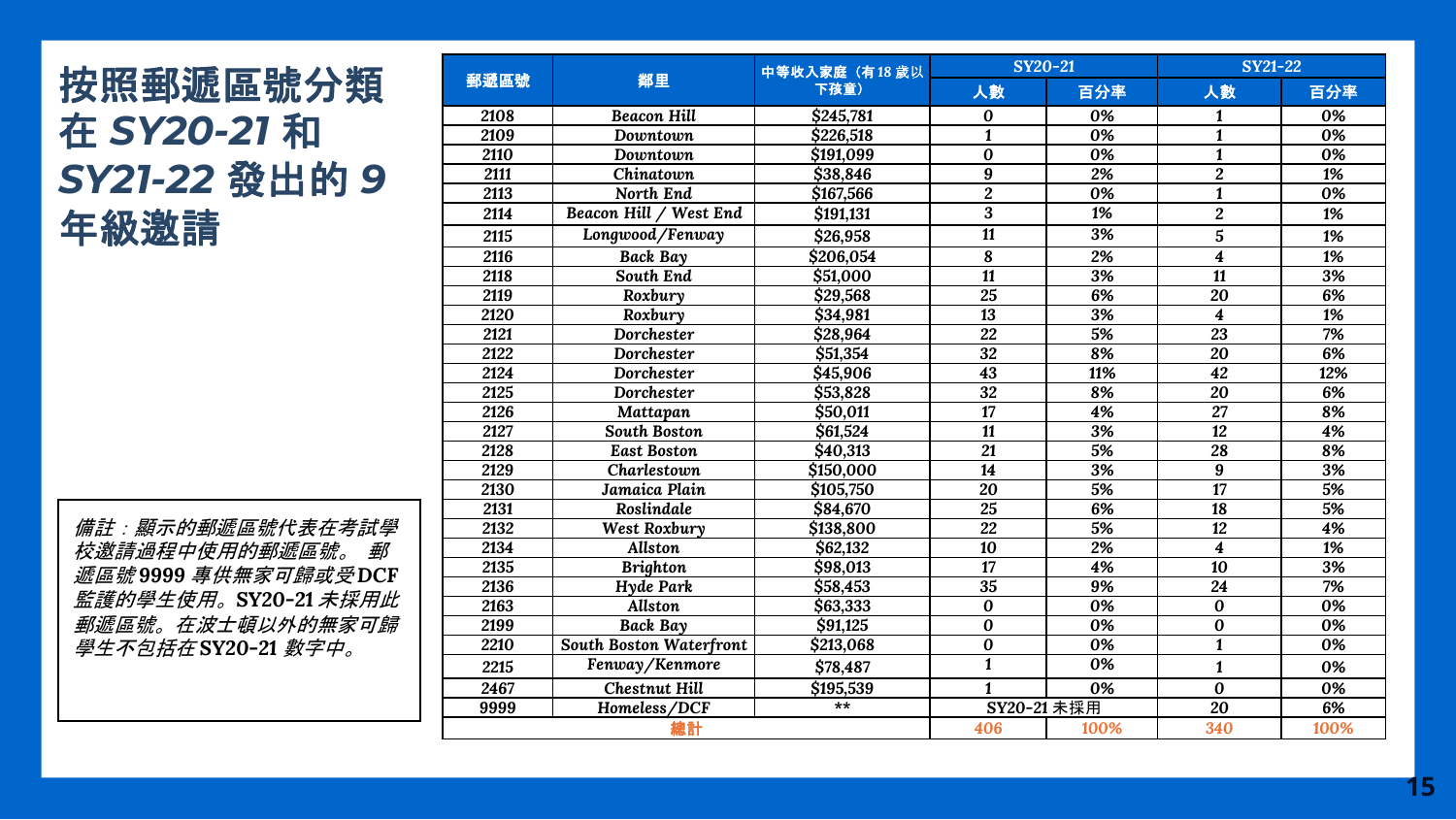#### 英語學習者及殘障學生

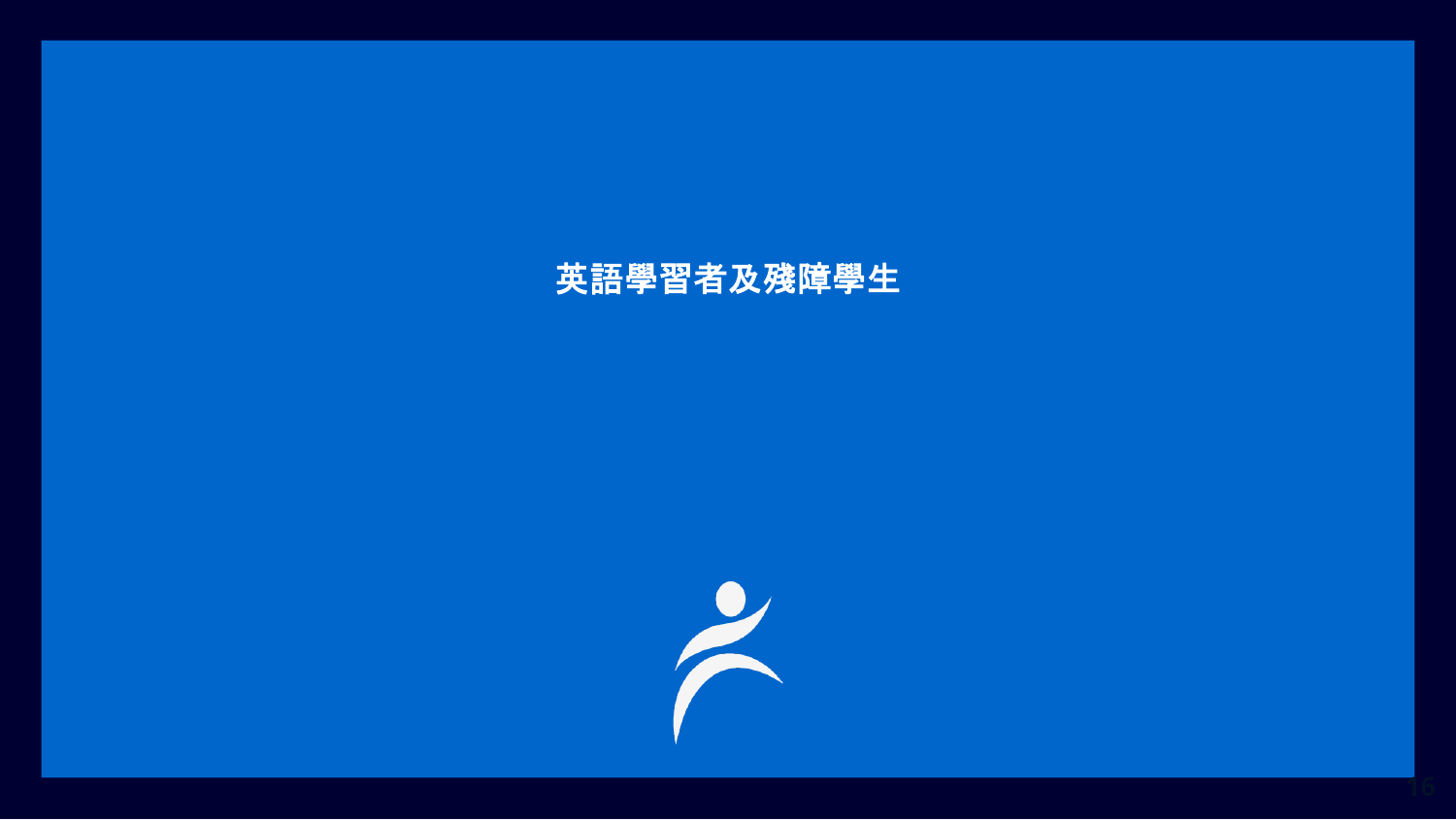### 根據 *ELD* 程度分類的英語學習者邀請

| 7年級 - 按照 ELD 程度分類的受邀學生 - 所有學校 |               |               |      |                       |  |  |  |
|-------------------------------|---------------|---------------|------|-----------------------|--|--|--|
| ELD 程度                        | <b>SY2021</b> | <b>SY2122</b> |      | 2021 學年 - 2122 學年 - % |  |  |  |
|                               |               |               | %    |                       |  |  |  |
|                               |               | 2             | 0%   | 3%                    |  |  |  |
| 2                             |               |               | 0%   | 6%                    |  |  |  |
| 3                             |               | 5             | 8%   | 7%                    |  |  |  |
| 4                             |               | 45            | 8%   | 67%                   |  |  |  |
| 5                             | 11            | 11            | 85%  | 16%                   |  |  |  |
| 總計                            | 13            | 67            | 100% | 100%                  |  |  |  |

| 9年級 - 按照 ELD 程度分類的受邀學生 - 所有學校 |               |               |          |           |  |  |  |
|-------------------------------|---------------|---------------|----------|-----------|--|--|--|
| ELD 程度                        | <b>SY2021</b> | <b>SY2122</b> | 2021學年 - | 2122 學年 - |  |  |  |
|                               |               |               | %        | %         |  |  |  |
|                               | 2             | 2             | 7%       | 5%        |  |  |  |
| $\overline{2}$                |               | 5             | 4%       | 12%       |  |  |  |
| 3                             | 5             | 8             | 18%      | 19%       |  |  |  |
| 4                             | 14            | 15            | 50%      | 36%       |  |  |  |
| 5                             | 6             | 12            | 21%      | 29%       |  |  |  |
| 總計                            | 28            | 42            | 100%     | 100%      |  |  |  |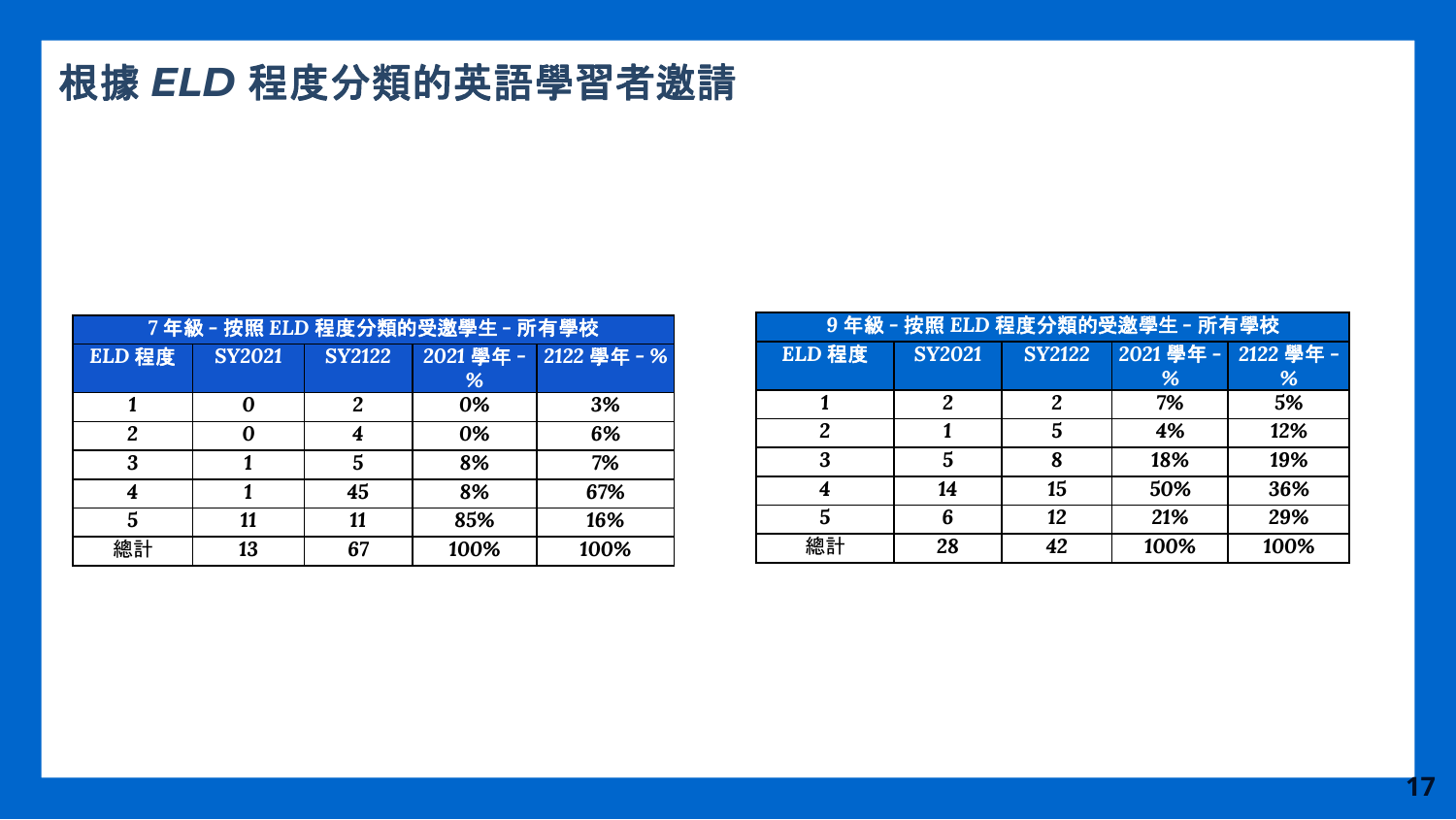# 按照環境分類針對殘障學生發出的邀請

| 7 年級 - 按照環境分類的受邀學生 - 所有學校 |               |               |                    |      |  |  |  |  |
|---------------------------|---------------|---------------|--------------------|------|--|--|--|--|
| 環境                        | <b>SY2021</b> | <b>SY2122</b> | 2021學年-% 2122 學年 - |      |  |  |  |  |
|                           |               |               |                    | %    |  |  |  |  |
| 完全分開                      |               |               | 0%                 | 9%   |  |  |  |  |
|                           |               |               |                    |      |  |  |  |  |
| 融合班                       |               | 16            | 27%                | 37%  |  |  |  |  |
| 資源/相關服務                   | 19            | 23            | 73%                | 53%  |  |  |  |  |
|                           |               |               |                    |      |  |  |  |  |
| 總計                        | 26            | 43            | 100%               | 100% |  |  |  |  |

| 9年級 - 按照環境分類的受邀學生 - 所有學校 |               |    |                              |      |  |  |  |
|--------------------------|---------------|----|------------------------------|------|--|--|--|
| 環境                       | <b>SY2021</b> |    | SY2122 2021 學年 - % 2122 學年 - |      |  |  |  |
|                          |               |    |                              | %    |  |  |  |
| 完全分開                     | 0             | .5 | 0%                           | 22%  |  |  |  |
|                          |               |    |                              |      |  |  |  |
| 融合班                      |               |    | 0%                           | 17%  |  |  |  |
| 資源/相關服務                  | ጸ             | 14 | 100%                         | 61%  |  |  |  |
|                          |               |    |                              |      |  |  |  |
| 總計                       |               | 23 | 100%                         | 100% |  |  |  |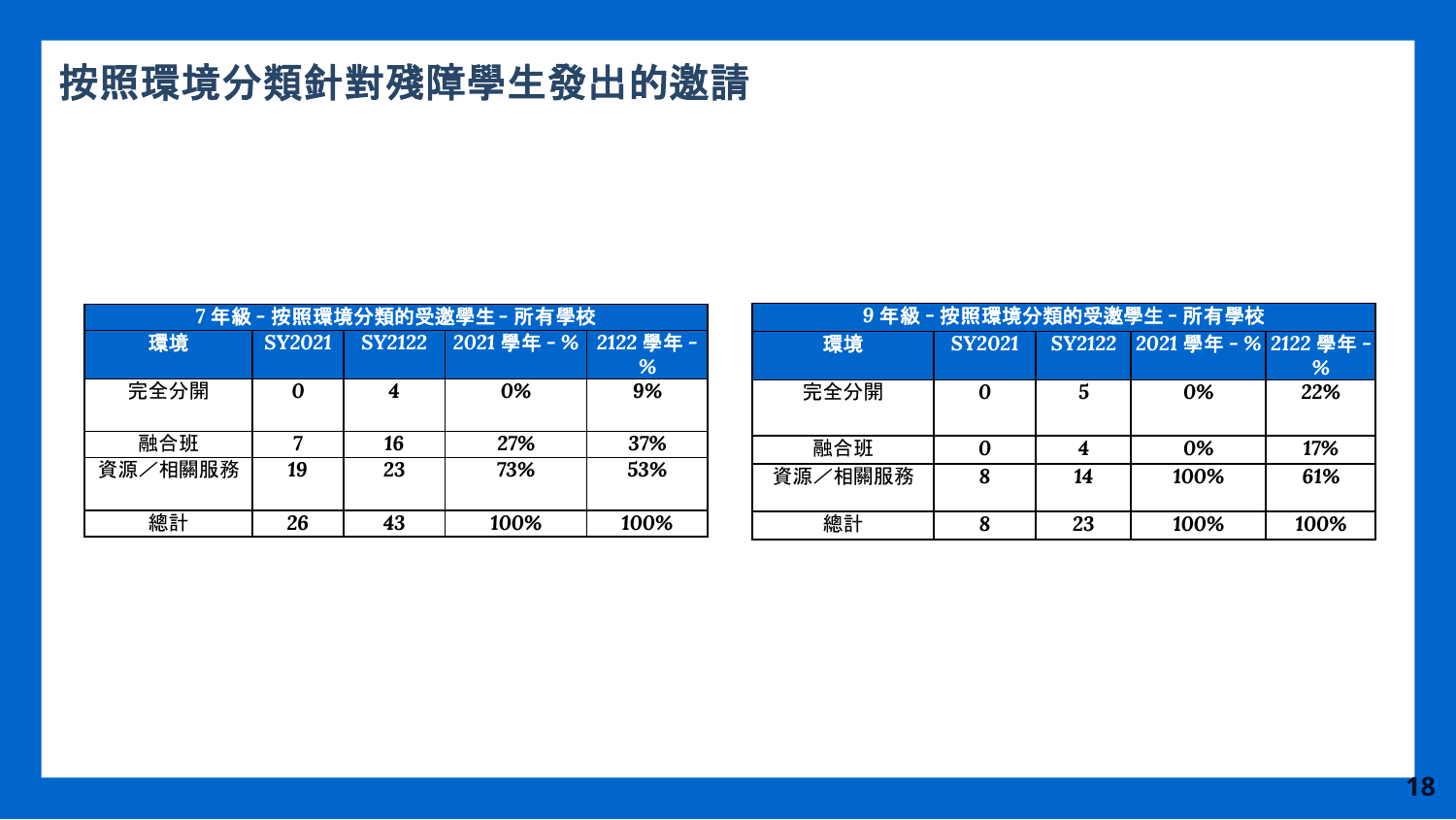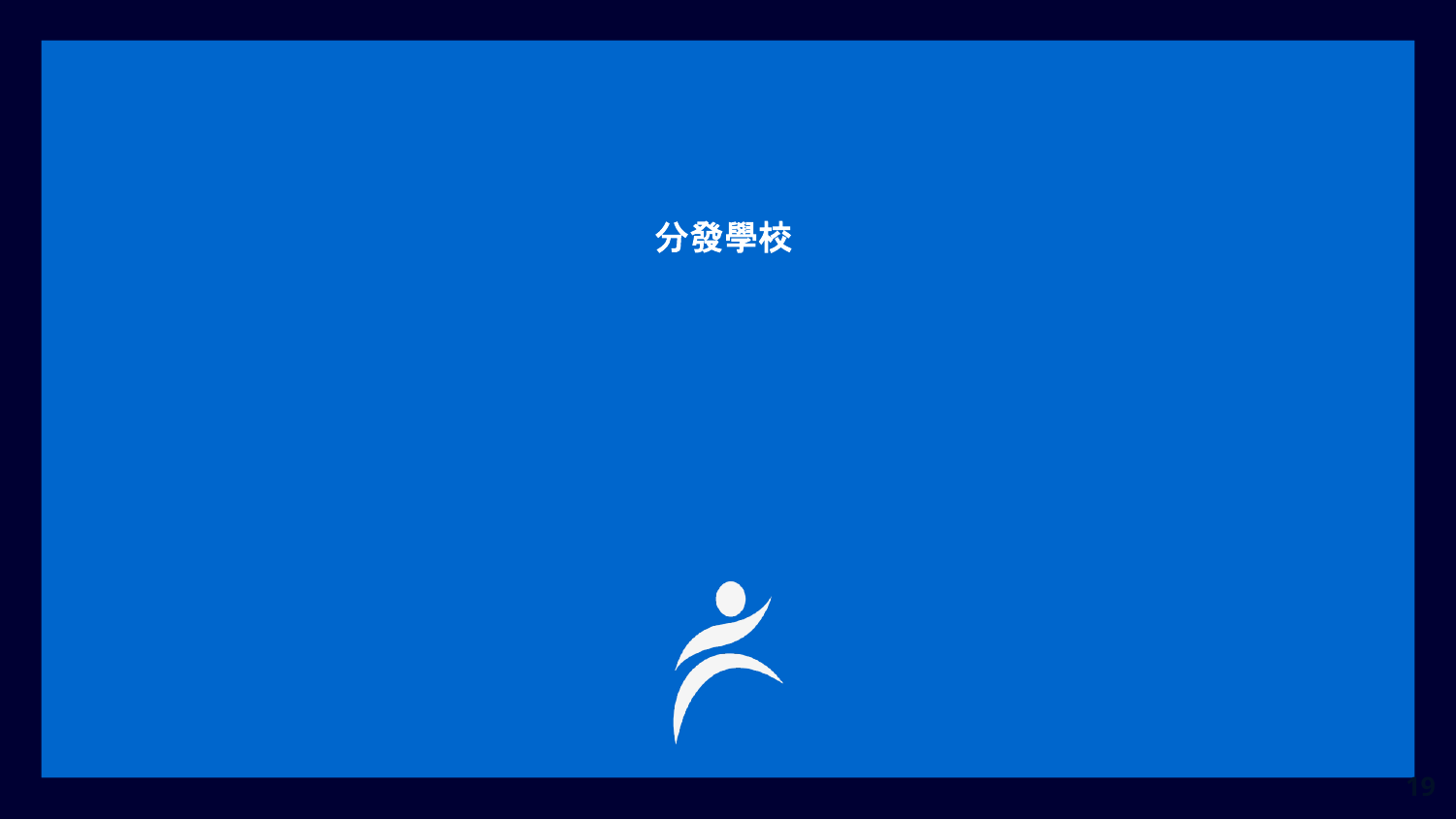#### 分發學校在 *SY21-22* 收到的 *7* 年級邀請較少

| 减少10+名額(12)                                   | 減少5-9個名額(16)                            | 減少5個或更少名額(29)                                 |                                    |
|-----------------------------------------------|-----------------------------------------|-----------------------------------------------|------------------------------------|
| <b>Boston Teachers Union K-8 Pilot School</b> | <b>Boston Collegiate Charter School</b> | Academy Of Pacific Rim                        | Neighborhood Schools               |
| Edwards Middle*                               | <b>Boston Green Academy</b>             | <b>Atrium School</b>                          | Perry K-8 School                   |
| <b>Eliot K-8 Innovation School</b>            | <b>Brooke Roslindale</b>                | Belmont Day School                            | Roxbury Prep Charter at Lucy Stone |
| Jackson-Mann K-8 School                       | Edison K-8 School                       | <b>Boston College High School</b>             | Roxbury Prep Charter School        |
| Kilmer K-8 School (4-8)                       | Frederick Pilot Middle School           | <b>Boston Collegiate Charter Lower School</b> | Solomon Schecter Day S             |
| Lyndon K-8 School                             | Gardner Pilot Academy                   | Brimmer & May School                          | <b>St Brendan School</b>           |
| Mario Umana Academy                           | Hennigan K-8 School                     | <b>British School Boston</b>                  | St Columbkille Elementary          |
| McKay K-8 School                              | Holy Name School                        | <b>Brooke Mattapan</b>                        | St Joseph Middle Need              |
| Ohrenberger School (3-8)                      | <b>Kingsley School</b>                  | <b>Chestnut Hill School</b>                   | St Mary Elementary                 |
| <b>Park Street School</b>                     | Metco                                   | Dexter School                                 | St Mary Of The Hills               |
| Quincy Upper School                           | Mt Alvernia Elementary                  | Hurley K-8 School                             | St Patrick Elementary Roxbury      |
| Warren-Prescott K-8 School                    | Pope John Paul II                       | Jackson School                                | <b>Thacher Montessori</b>          |
|                                               | St Agatha School                        | <b>Learning Project</b>                       | Timilty Middle School              |
|                                               | <b>St John School</b>                   | Lyon K-8 School                               | Tobin K-8 School                   |
|                                               | <b>St Peter Academy</b>                 | Media and Technology Middle school            |                                    |
|                                               |                                         |                                               |                                    |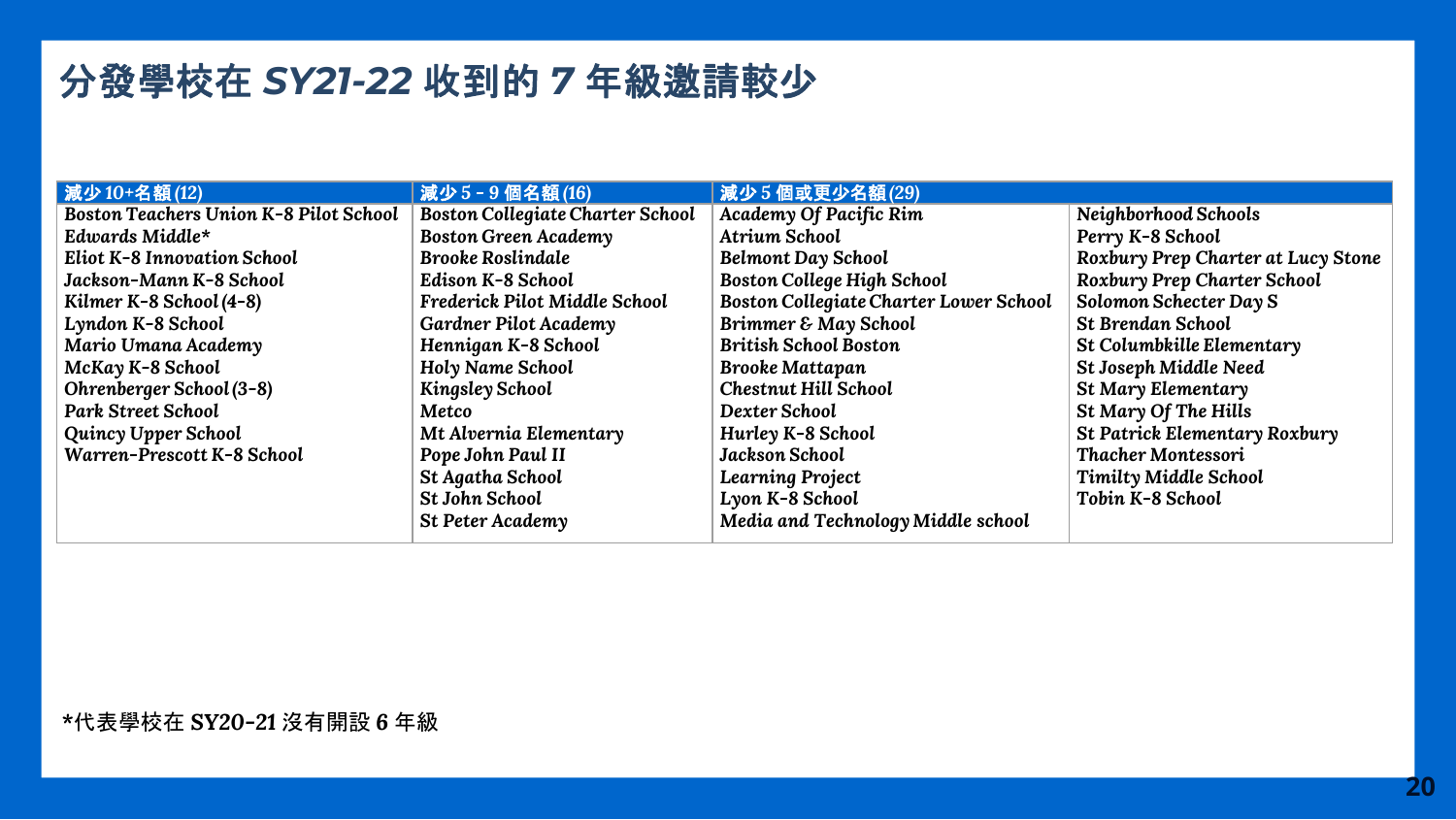#### 分發學校在 *SY21-22* 收到的 *7* 年級邀請較多

| 無變化(8)                              | 增加5個或更少名額(37)                            |                               | 增加 5-9個名額 (13)                        | 增加 10+個名額 (10)            |
|-------------------------------------|------------------------------------------|-------------------------------|---------------------------------------|---------------------------|
| Benjamin Banneker School            | Alighieri Dante Montessori School        | Mission Hill K-8 School       | Harvard/Kent Elementary*              | Bradley Elementary*       |
| <b>Bridge Boston Charter School</b> | Berea Elem & Jr                          | Mother Caroline Academy       | Henderson K-12 Inclusion School Upper | Curley K-8 School         |
| Conservatory Lab Charter 3-8        | <b>Boston Preparatory Charter School</b> | Neighborhood House            | Kennedy Patrick Elem*                 | Everett Elementary*       |
| <b>Excel Academy Charter School</b> | <b>Brooke East Boston</b>                | Orchard Gardens K-8 School    | Lee K-8 School                        | Hale Elementary*          |
| Orient Heights                      | Charles Brown Middle School (Newton)     | Our Lady Of Perpetual Help    | Murphy K-8 School                     | Kenny Elementary*         |
| Pope John Paul II                   | Codman Academy Charter K-8               | Perkins Elementary*           | Otis Elementary*                      | King K-8 School           |
| Roxbury Prep Charter School,        | Conley Elementary                        | Pope John Paul II             | Sacred Heart Sch Rosli                | Manning Elementary*       |
| <b>Dorchester</b>                   | Dearborn 6-12 STEM Academy               | Rashi School                  | Trotter K-8 School                    | Mildred Avenue K-8 School |
| Thayer Academy                      | Dedham Country Day School                | Renaissance Elementary        | <b>UP Academy Dorchester</b>          | O'Donnell Elementary*     |
| The Park School                     | Delphi Academy                           | Roosevelt K-8 School (2-8)    |                                       | <b>UP Academy Boston</b>  |
|                                     | <b>East Boston Central</b>               | Shady Hill School             |                                       |                           |
|                                     | <b>Excel Academy Charter</b>             | <b>Shaloh House</b>           |                                       |                           |
|                                     | Guild Elementary*                        | South Boston Catholic Academy |                                       |                           |
|                                     | Haley Pilot School                       | St Joseph School (Needham)    |                                       |                           |
|                                     | Hernandez K-8 School                     | <b>St Theresa School</b>      |                                       |                           |
|                                     | Higginson-Lewis K-8 School               | TechBoston Academy (6-12)     |                                       |                           |
|                                     | <b>Irving Middle School</b>              | The Advent School             |                                       |                           |
|                                     | <b>KIPP Academy Boston</b>               | Young Achievers K-8 School    |                                       |                           |
|                                     | McCormack Middle School                  |                               |                                       |                           |
|                                     |                                          |                               |                                       |                           |
|                                     |                                          |                               |                                       |                           |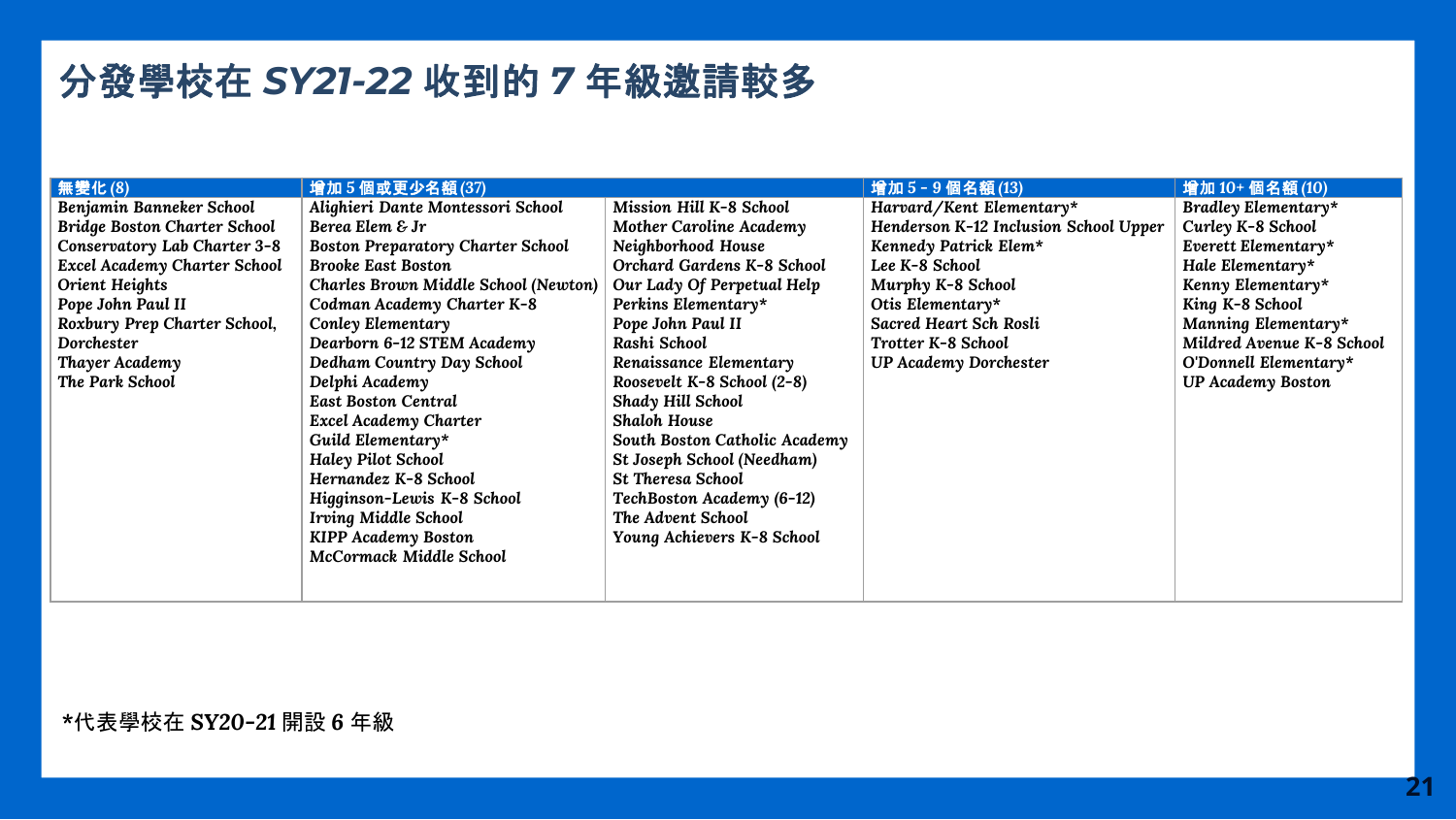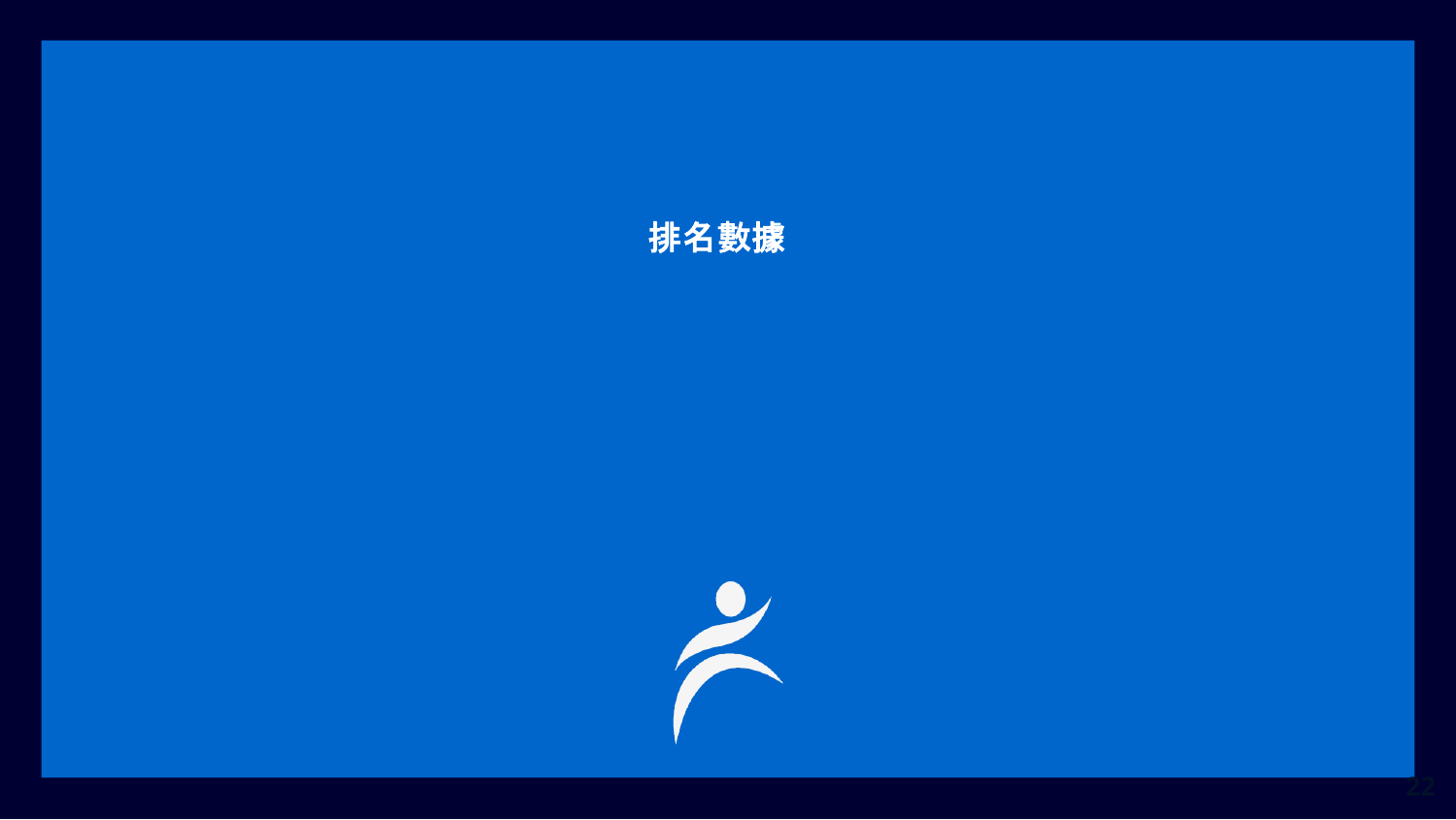### 按照郵遞區號劃分的第一志願排名百分比(*7* 年級)

| 郵遞區號  | 鄰里                     | 總申請人數 | <b>BLS</b> | <b>BLA</b> | O'Bryant |
|-------|------------------------|-------|------------|------------|----------|
| 02111 | Chinatown              | 33    | 81.8%      | 12.1%      | 6.1%     |
| 02113 | North End              | 10    | 100.0%     | 0.0%       | 0.0%     |
| 02114 | Beacon Hill / West End | 15    | 80.0%      | 13.3%      | 6.7%     |
| 02115 | Longwood/Fenway        | 23    | 82.6%      | 8.7%       | 8.7%     |
| 02116 | <b>Back Bay</b>        | 20    | 80.0%      | 20.0%      | 0.0%     |
| 02118 | South End              | 65    | 60.0%      | 13.8%      | 26.2%    |
| 02119 | Roxbury                | 54    | 46.3%      | 25.9%      | 27.8%    |
| 02120 | Roxbury                | 20    | 55.0%      | 25.0%      | 20.0%    |
| 02121 | Dorchester             | 83    | 36.1%      | 39.8%      | 24.1%    |
| 02122 | Dorchester             | 98    | 60.2%      | 32.7%      | 7.1%     |
| 02124 | Dorchester             | 181   | 55.2%      | 28.7%      | 16.0%    |
| 02125 | Dorchester             | 89    | 53.9%      | 31.5%      | 14.6%    |
| 02126 | Mattapan               | 52    | 38.5%      | 40.4%      | 21.2%    |
| 02127 | South Boston           | 55    | 60.0%      | 27.3%      | 12.7%    |
| 02128 | <b>East Boston</b>     | 148   | 60.8%      | 18.9%      | 20.3%    |
| 02129 | Charlestown            | 73    | 69.9%      | 21.9%      | 8.2%     |
| 02130 | Jamaica Plain          | 101   | 62.4%      | 31.7%      | 5.9%     |
| 02131 | Roslindale             | 140   | 57.1%      | 34.3%      | 8.6%     |
| 02132 | West Roxbury           | 146   | 75.3%      | 20.5%      | 4.1%     |
| 02134 | <b>Allston</b>         | 23    | 65.2%      | 13.0%      | 21.7%    |
| 02135 | <b>Brighton</b>        | 47    | 89.4%      | 6.4%       | 4.3%     |
| 02136 | Hyde Park              | 111   | 59.5%      | 24.3%      | 16.2%    |
| 99999 | Homeless/DCF           | 53    | 32.1%      | 49.1%      | 18.9%    |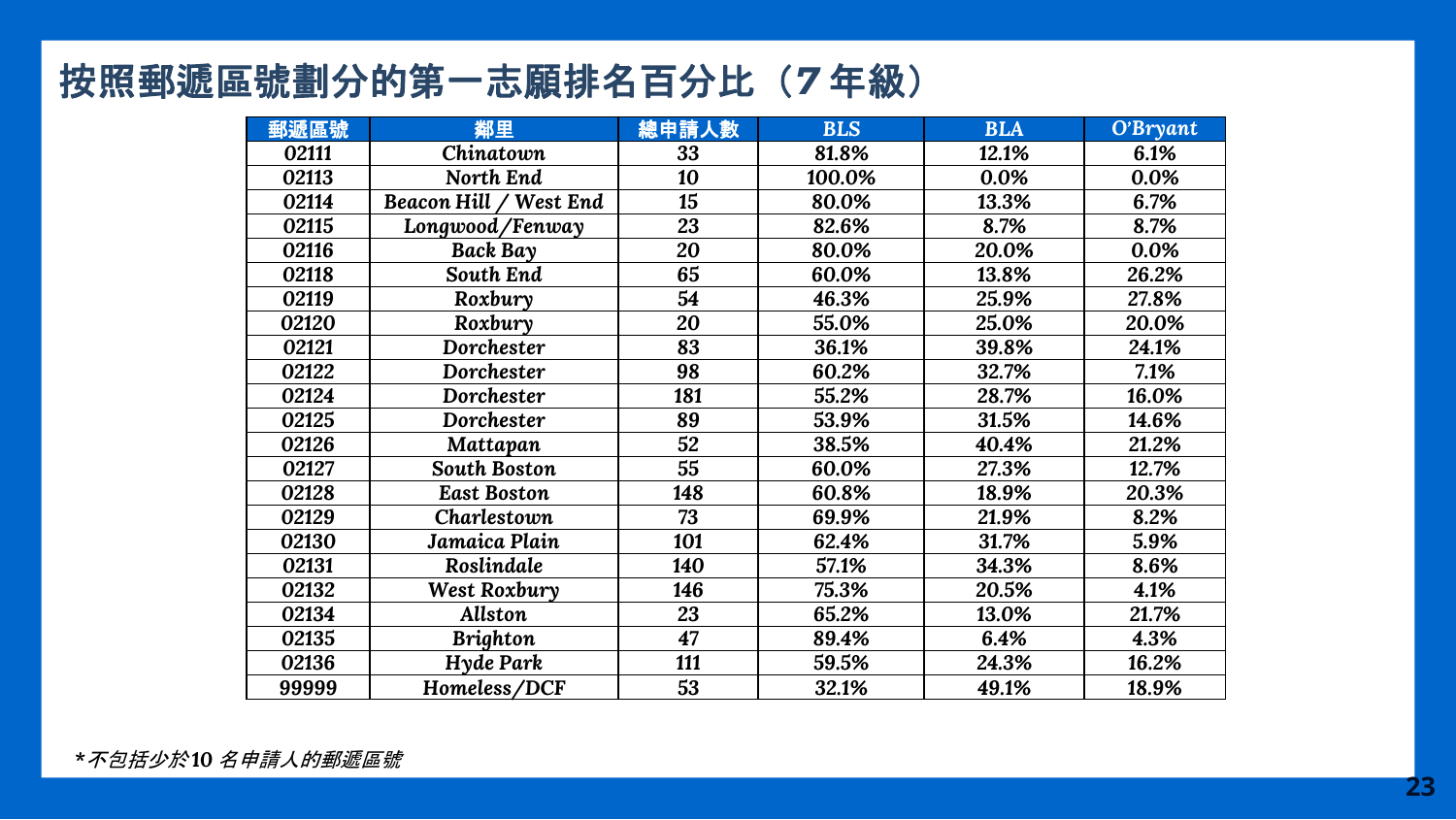### 按照種族劃分的第一志願排名百分比(*7* 年級)

| 種族     | 總申請人數 | <b>BLS</b> | <b>BLA</b> | O'Bryant |
|--------|-------|------------|------------|----------|
| 亞裔     | 280   | 77.1%      | 13.2%      | 9.6%     |
| 黑人     | 368   | 47.0%      | 33.2%      | 19.8%    |
| 拉丁裔    | 457   | 48.1%      | 30.4%      | 21.4%    |
| 多種族/其他 | 82    | 70%        | 23%        | 7%       |
| 白人     | 479   | 70.1%      | 24.8%      | 5.0%     |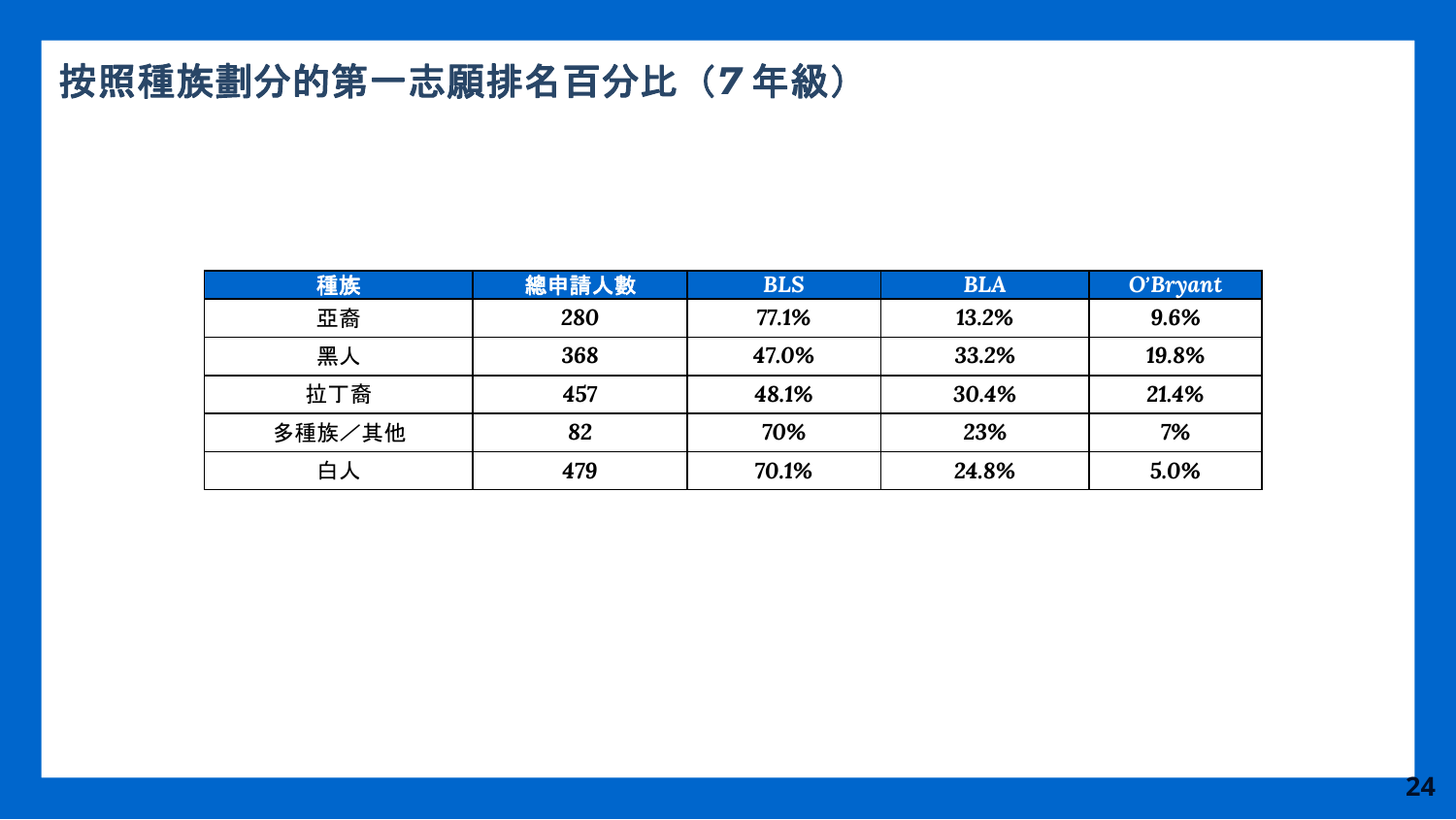### 按照郵遞區號劃分的第一志願排名百分比(*9* 年級)

| 郵遞區號  | 鄰里                 | 總申請人數 | <b>BLS</b> | <b>BLA</b> | O'Bryant |
|-------|--------------------|-------|------------|------------|----------|
| 02111 | Chinatown          | 10    | 60.0%      | 30.0%      | 10.0%    |
| 02115 | Longwood/Fenway    | 10    | 50.0%      | 30.0%      | 20.0%    |
| 02118 | South End          | 24    | 20.8%      | 29.2%      | 50.0%    |
| 02119 | Roxbury            | 43    | 25.6%      | 39.5%      | 34.9%    |
| 02120 | Roxbury            | 18    | 33.3%      | 38.9%      | 27.8%    |
| 02121 | Dorchester         | 63    | 25.4%      | 44.4%      | 30.2%    |
| 02122 | Dorchester         | 55    | 34.5%      | 40.0%      | 25.5%    |
| 02124 | Dorchester         | 79    | 44.3%      | 31.6%      | 24.1%    |
| 02125 | Dorchester         | 61    | 31.1%      | 29.5%      | 39.3%    |
| 02126 | Mattapan           | 39    | 38.5%      | 30.8%      | 30.8%    |
| 02127 | South Boston       | 28    | 35.7%      | 28.6%      | 35.7%    |
| 02128 | <b>East Boston</b> | 77    | 51.9%      | 19.5%      | 28.6%    |
| 02129 | Charlestown        | 19    | 21.1%      | 57.9%      | 21.1%    |
| 02130 | Jamaica Plain      | 32    | 21.9%      | 34.4%      | 43.8%    |
| 02131 | Roslindale         | 42    | 35.7%      | 40.5%      | 23.8%    |
| 02132 | West Roxbury       | 26    | 50.0%      | 34.6%      | 15.4%    |
| 02134 | Allston            | 8     | 37.5%      | 25.0%      | 37.5%    |
| 02135 | <b>Brighton</b>    | 24    | 45.8%      | 29.2%      | 25.0%    |
| 02136 | Hyde Park          | 54    | 37.0%      | 44.4%      | 18.5%    |
| 99999 | Homeless/DCF       | 34    | 32.4%      | 35.3%      | 32.4%    |

*\**不包括少於 *10* 名申請人的郵遞區號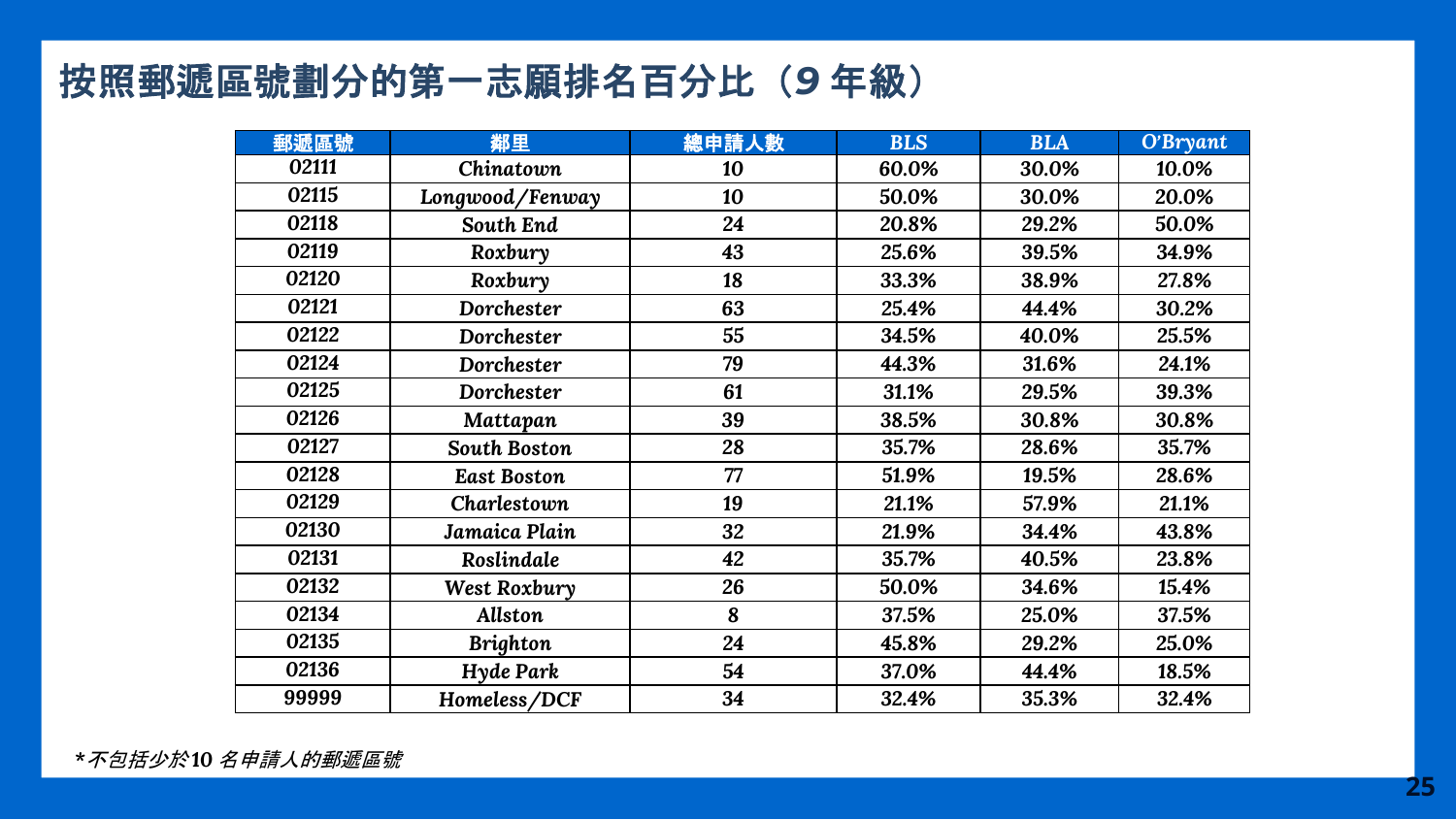### 按照種族劃分的第一志願排名百分比(*9* 年級)

| 種族     | 總申請人數 | <b>BLS</b> | <b>BLA</b> | O'Bryant |
|--------|-------|------------|------------|----------|
| 亞裔     | 84    | 40.5%      | 29.8%      | 29.8%    |
| 黑人     | 227   | 33.9%      | 35.2%      | 30.8%    |
| 拉丁裔    | 340   | 35.0%      | 34.4%      | 30.6%    |
| 多種族/其他 | 21    | 62%        | 29%        | 10%      |
| 白人     | 88    | 39.8%      | 36.4%      | 23.9%    |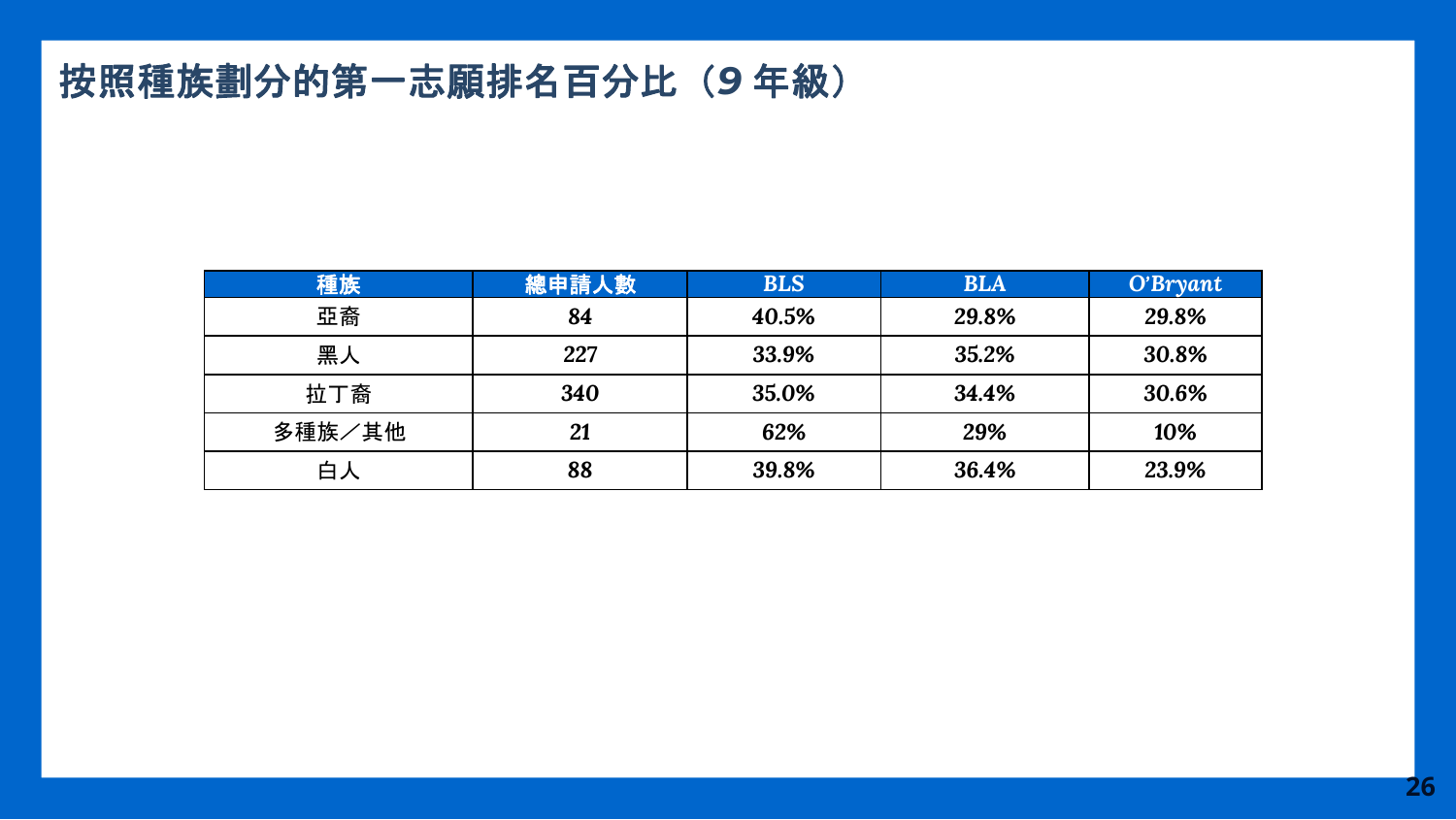### 先前分享的投影片

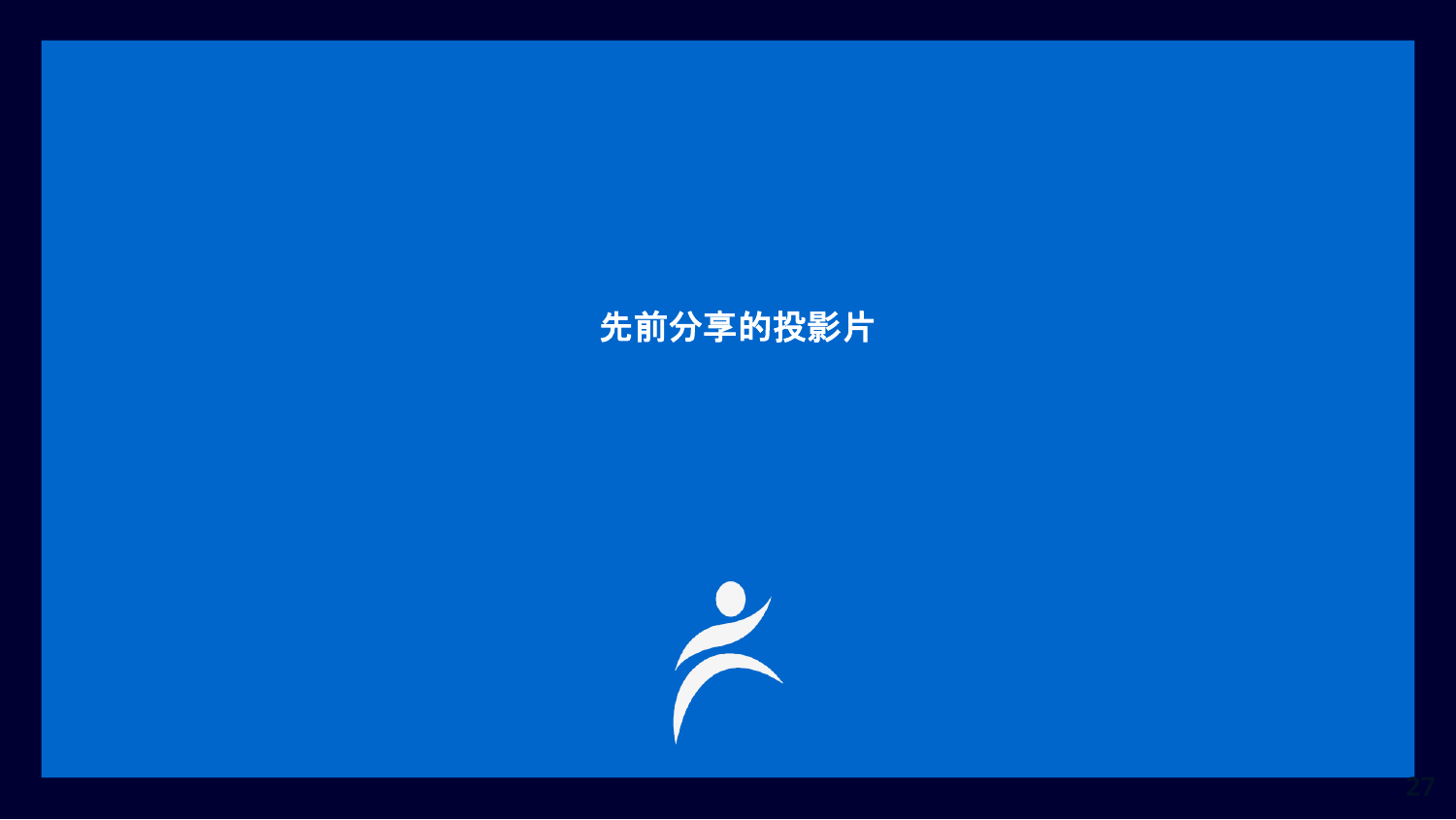

| 考試學校申請人數        |                 |                 |  |  |  |
|-----------------|-----------------|-----------------|--|--|--|
| 學校類型及年級         | 上學年 (2020-2021) | 本學年 (2021-2022) |  |  |  |
| BPS, 7年級        | 2,133           | 1,287           |  |  |  |
| 非 BPS, 7 年級     | 700             | 379             |  |  |  |
| <b>BPS, 9年級</b> | 780             | 618             |  |  |  |
| 非 BPS, 9年級      | 397             | 142             |  |  |  |
| 總計              | 4,010           | 2,426           |  |  |  |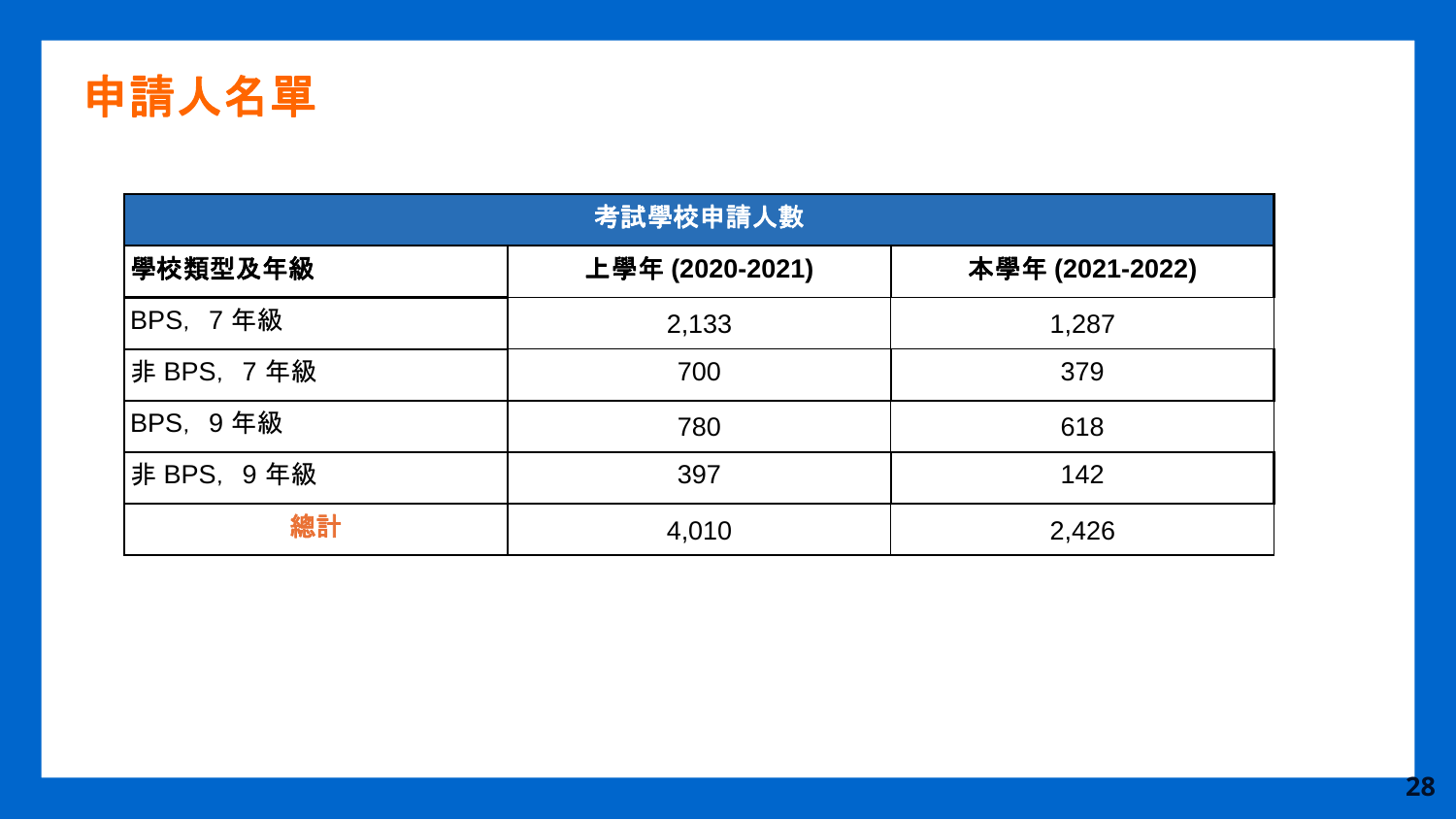

- 今年 1,666 名 7 年級申請人中,974 人 (58.5%) 收到了邀請。
- 今年有 760 名 9 年級申請人,其中 340 名 (44.7%) 收到了邀請。

| 按照學校分類的邀請  |         |         |         |                |         |                |
|------------|---------|---------|---------|----------------|---------|----------------|
| 學校名稱       | 7級邀請    |         | 9級邀請    |                | 總邀請數    |                |
|            | SY20-21 | SY21-22 | SY20-21 | <b>SY21-22</b> | SY20-21 | <b>SY21-22</b> |
| <b>BLA</b> | 336     | 320     | 89      | 82             | 425     | 402            |
| <b>BLS</b> | 484     | 465     | 58      | 41             | 542     | 506            |
| O'Bryant   | 205     | 189     | 261     | 217            | 466     | 406            |
| 總計         | 1025    | 974     | 408     | 340            | 1,433   | 1,314          |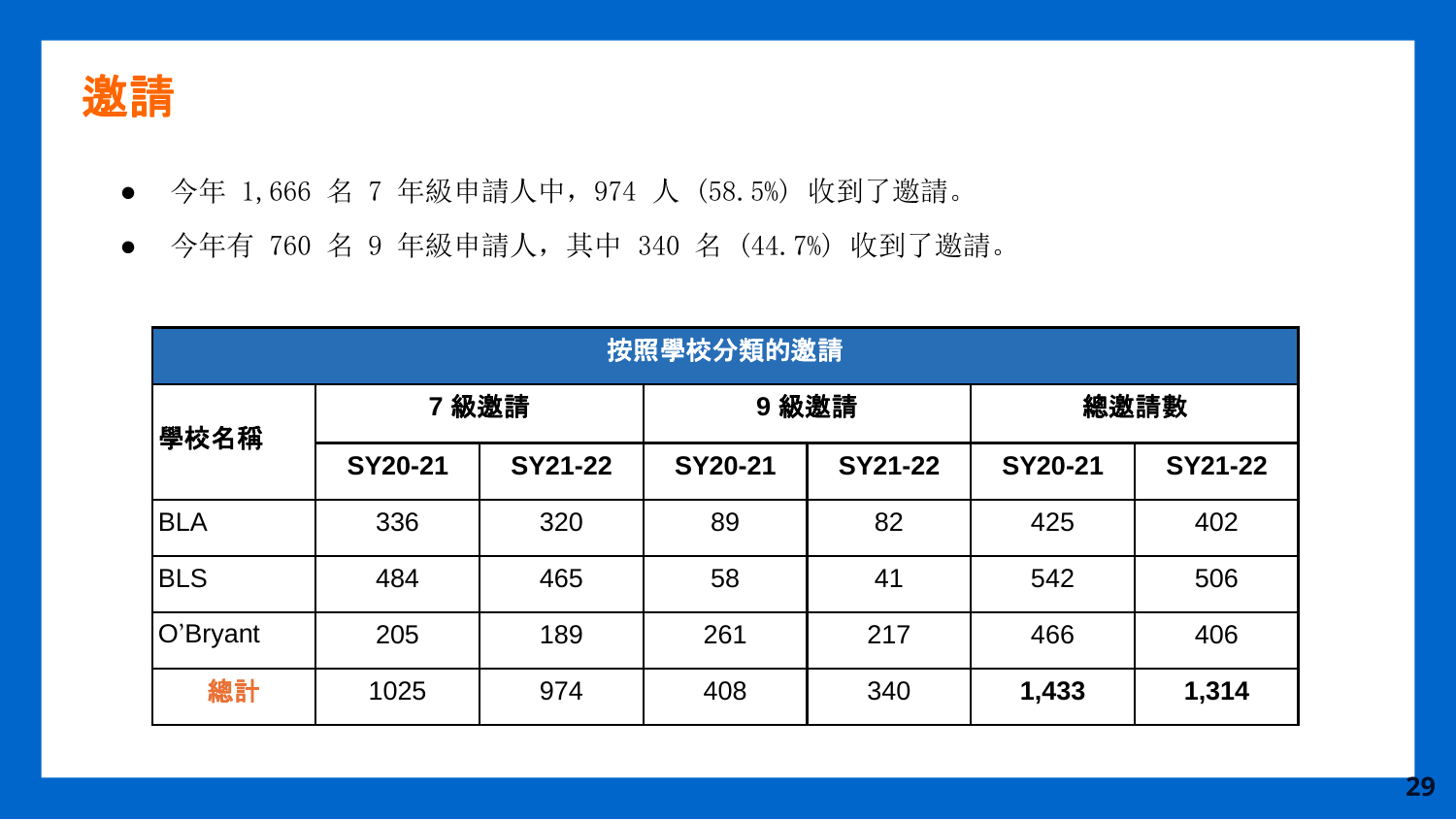### 社會經濟地位和無家可歸學生

#### Percentage of Invitations Sent by Student Group

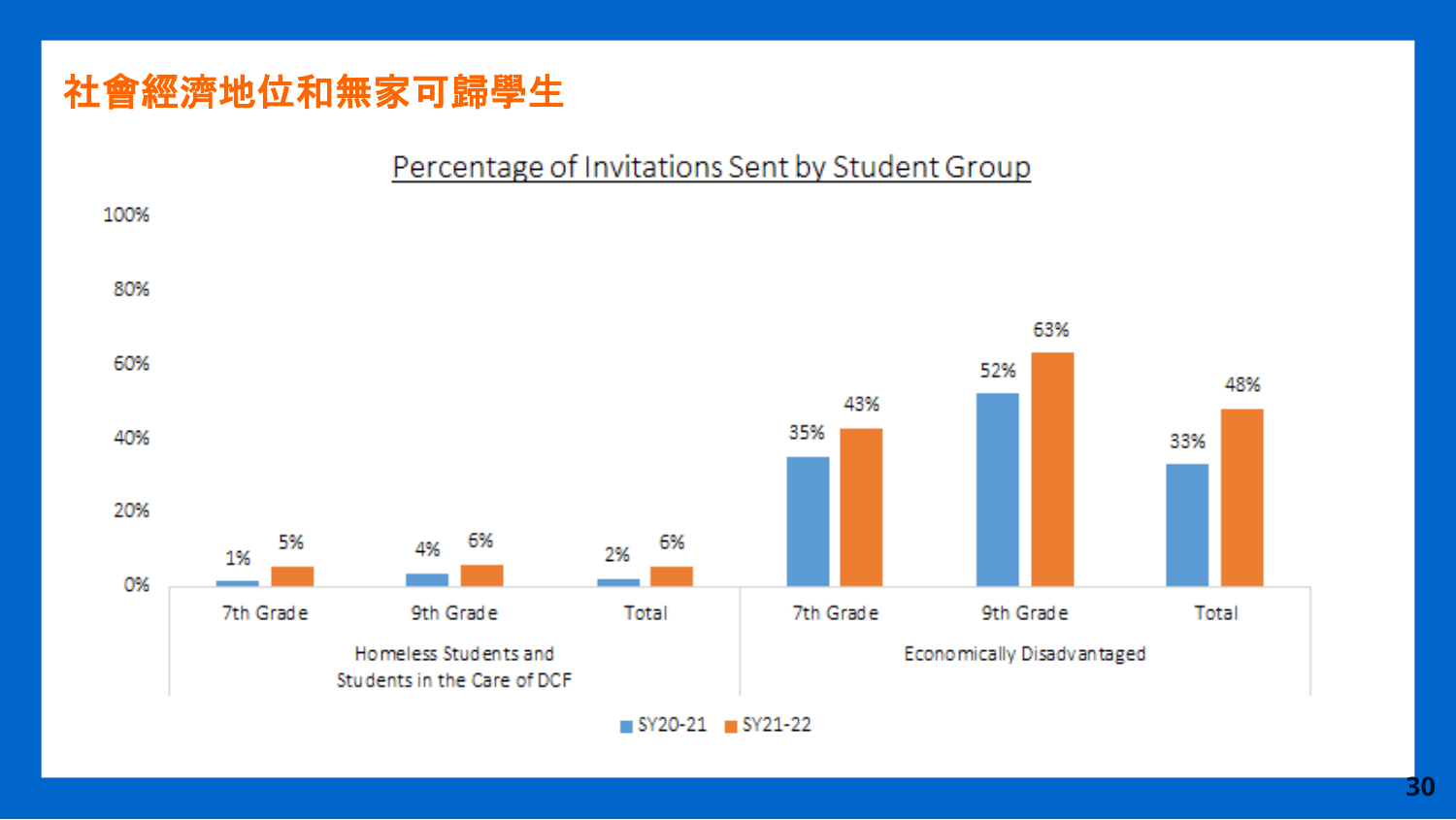#### 地理分佈

- 在部分郵遞區號中,今年收到的邀 請數量幾乎沒有變化。
- 家庭收入中位數最低的郵遞區號 (包含 18 歲以下兒童)收到的邀請 比去年更多,包括多 Dorchester、 Roxbury 和 Mattapan 的郵遞區號。

| 郵遞區號 | 鄰里                      | 中等收入家庭(有18   | 7年級            |     | 9年級                     |     |
|------|-------------------------|--------------|----------------|-----|-------------------------|-----|
|      |                         | 歲以下孩童)       | 人数             | 百分率 | 人数                      | 百分率 |
| 2108 | Beacon Hill             | \$245,781    | 6              | 1%  | 1                       | 0%  |
| 2109 | Downtown                | \$226,518    | $\overline{2}$ | 0%  | $\mathbf{1}$            | 0%  |
| 2110 | Downtown                | \$191,099    | $\mathbf{1}$   | 0%  | $\mathbf{1}$            | 0%  |
| 2111 | Chinatown               | \$38,846     | $\overline{7}$ | 1%  | $\overline{2}$          | 1%  |
| 2113 | North End               | \$167,566    | $\overline{c}$ | 0%  | $\mathbf{1}$            | 0%  |
| 2114 | Beacon Hill / West End  | \$191,131    | $\overline{7}$ | 1%  | $\overline{c}$          | 1%  |
| 2115 | Longwood/Fenway         | \$26,958     | 10             | 1%  | 5                       | 1%  |
| 2116 | Back Bay                | \$206,054    | 13             | 1%  | $\overline{\mathbf{4}}$ | 1%  |
| 2118 | South End               | \$51,000     | 27             | 3%  | 11                      | 3%  |
| 2119 | Roxbury                 | \$29,568     | 50             | 5%  | 20                      | 6%  |
| 2120 | Roxbury                 | \$34.981     | 11             | 1%  | 4                       | 1%  |
| 2121 | Dorchester              | \$28,964     | 67             | 7%  | 23                      | 7%  |
| 2122 | Dorchester              | \$51,354     | 48             | 5%  | 20                      | 6%  |
| 2124 | Dorchester              | \$45,906     | 109            | 11% | 42                      | 12% |
| 2125 | Dorchester              | \$53,828     | 59             | 6%  | 20                      | 6%  |
| 2126 | Mattapan                | \$50,011     | 51             | 5%  | 27                      | 8%  |
| 2127 | South Boston            | \$61,524     | 35             | 4%  | 12                      | 4%  |
| 2128 | East Boston             | \$40.313     | 75             | 8%  | 28                      | 8%  |
| 2129 | Charlestown             | \$150,000    | 35             | 4%  | 9                       | 3%  |
| 2130 | Jamaica Plain           | \$105.750    | 54             | 6%  | 17                      | 5%  |
| 2131 | Roslindale              | \$84,670     | 67             | 7%  | 18                      | 5%  |
| 2132 | West Roxbury            | \$138,800    | 69             | 7%  | 12                      | 4%  |
| 2134 | Allston                 | \$62,132     | 11             | 1%  | $\overline{\mathbf{4}}$ | 1%  |
| 2135 | Brighton                | \$98,013     | 29             | 3%  | 10                      | 3%  |
| 2136 | <b>Hyde Park</b>        | \$58,453     | 67             | 7%  | 24                      | 7%  |
| 2163 | Allston                 | \$63,333     | $\mathbf{1}$   | 0%  | $\mathbf 0$             | 0%  |
| 2199 | <b>Back Bav</b>         | \$91,125     | 0              | 0%  | $\mathbf 0$             | 0%  |
| 2210 | South Boston Waterfront | \$213,068    | $\overline{c}$ | 0%  | $\mathbf{1}$            | 0%  |
| 2215 | Fenway/Kenmore          | \$78,487     | $\overline{c}$ | 0%  | $\mathbf{1}$            | 0%  |
| 2467 | Chestnut Hill           | \$195,539    | 4              | 0%  | $\mathbf 0$             | 0%  |
| 9999 | Homeless/DCF            | $\star\star$ | 53             | 5%  | 20                      | 6%  |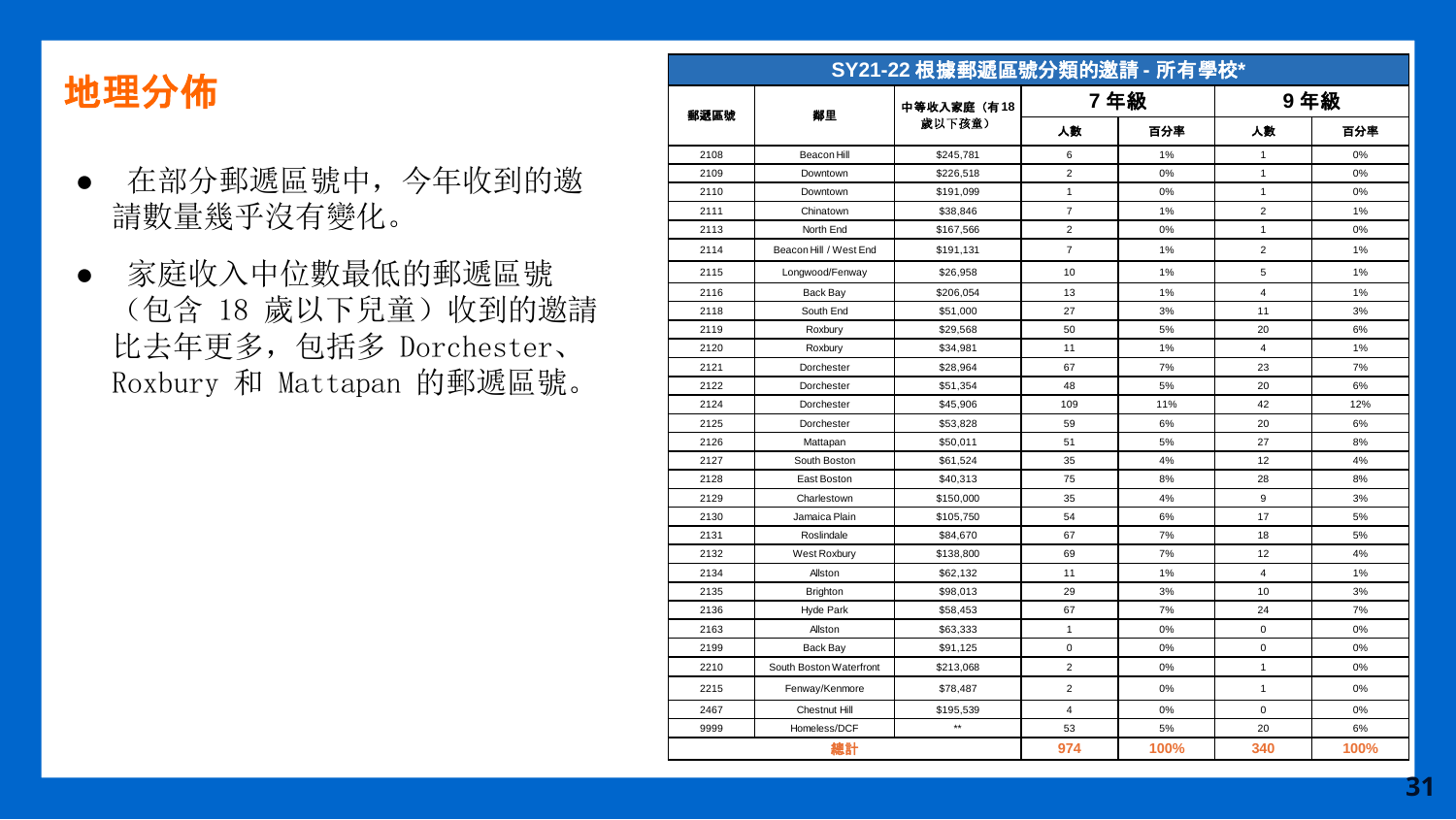

#### Invitations by Race

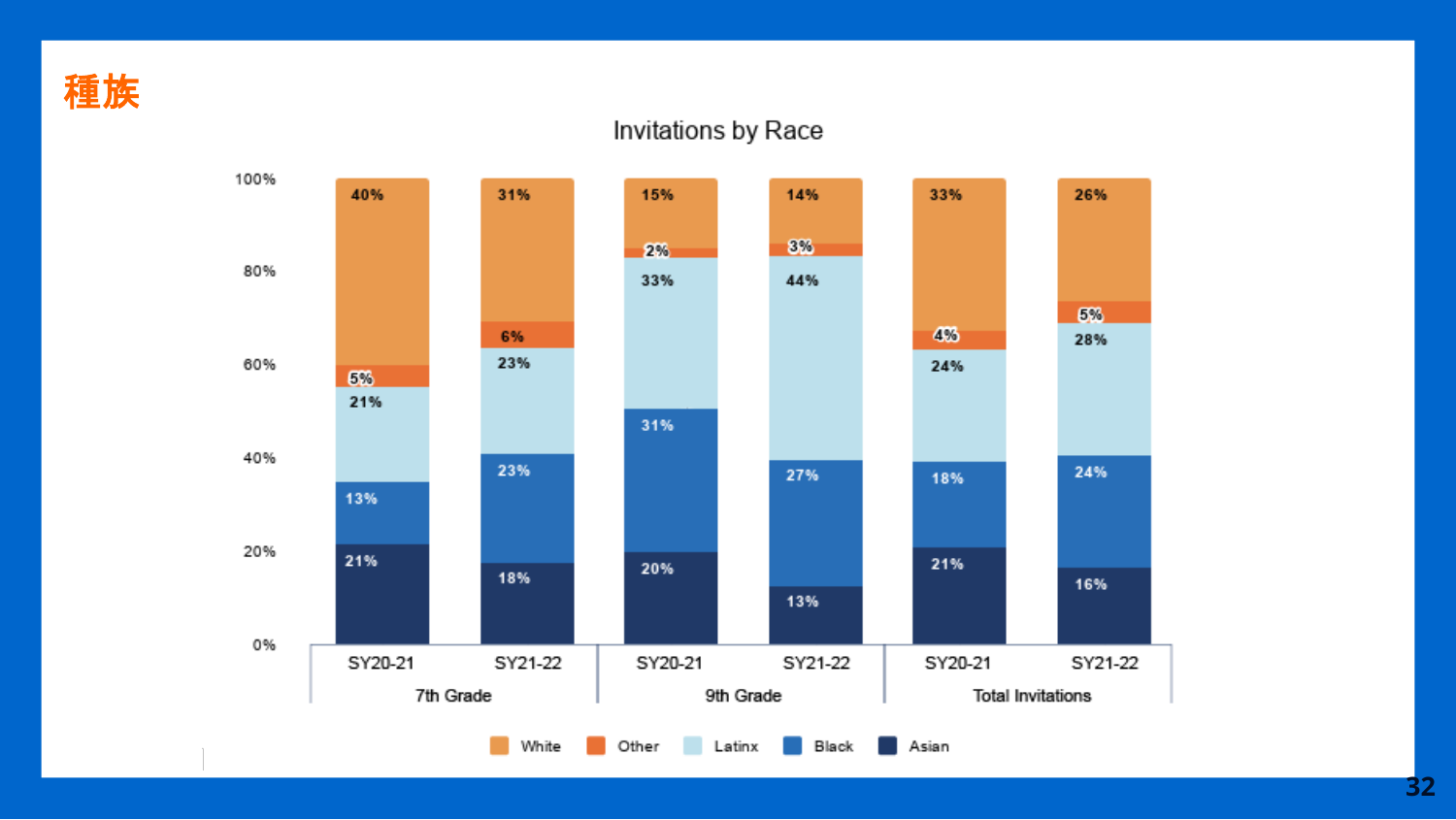



#### Invitations by Sending School Type